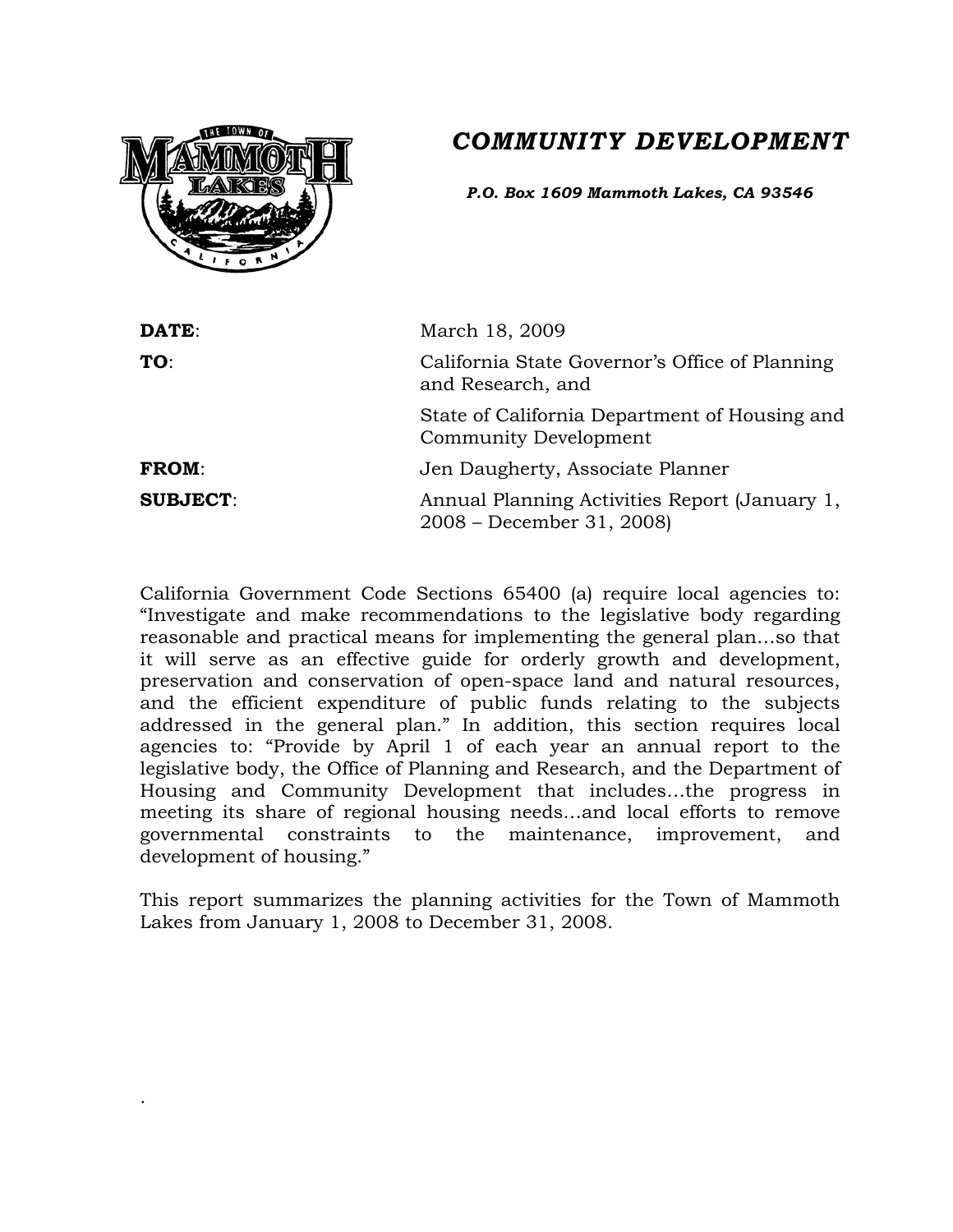### **TOWN OF MAMMOTH LAKES ANNUAL PLANNING ACTIVITIES REPORT January 1, 2008 – December 31, 2008**

#### **OVERVIEW**

### **General Plan:**

On August 15, 2007, the Mammoth Lakes Town Council adopted the 2007 General Plan ("General Plan"). The General Plan did not include updates to the Housing, Parks and Recreation, and Noise elements. An update of the Housing Element (2003) began in 2008 and is anticipated to be completed in 2009. A final draft of a new Parks and Recreation Master Plan was completed in April 2008. Following an environmental review process, the draft Parks and Recreation Master Plan is anticipated to be adopted in 2009, and will replace the current Parks and Recreation Element (1990). The Noise Element (1997) is anticipated to be updated by 2012 as feasible with Town resources. In addition to working on updates for two General Plan elements, the Town has completed the following tasks during 2008, which further the goals of the General Plan.

**Conservation and Open Space Elements** – Four elements in the General Plan address conservation and open space. These elements are Arts, Culture, Heritage and Natural History; Parks, Open Space and Recreation; the Parks and Recreation Element (1990); and Resource Management and Conservation.

The *Arts, Culture, Heritage and Natural History Element* states: "It is important that arts, culture, heritage and natural history are encouraged throughout the community." The Town continues to enforce Public Arts Fee Fund and Program (Municipal Code 15.18) that develops and maintains a visual arts program for the residents and visitors of Mammoth Lakes to add to the economic viability of the community; and to enhance the environment and unique character of Mammoth Lakes by providing for the acquisition and maintenance of quality works of public art. The Town's Public Art Commission (PAC) is active in carrying out the duties of the Public Arts Fee Fund and Program.

In 2008, PAC purchased and installed stainless steel fish for the Post Office park beautification project. The PAC also purchased and installed six "Trail of the Trout" statues for display throughout Mammoth Lakes. They have commissioned for design 80 new street banners for installation spring 2009 and will be applying illustrated wraps to the Town's fleet of buses. In 2009, the PAC will begin development of an "art on the trails" project as part of beginning implementation steps of the Town's Trails System Master Plan.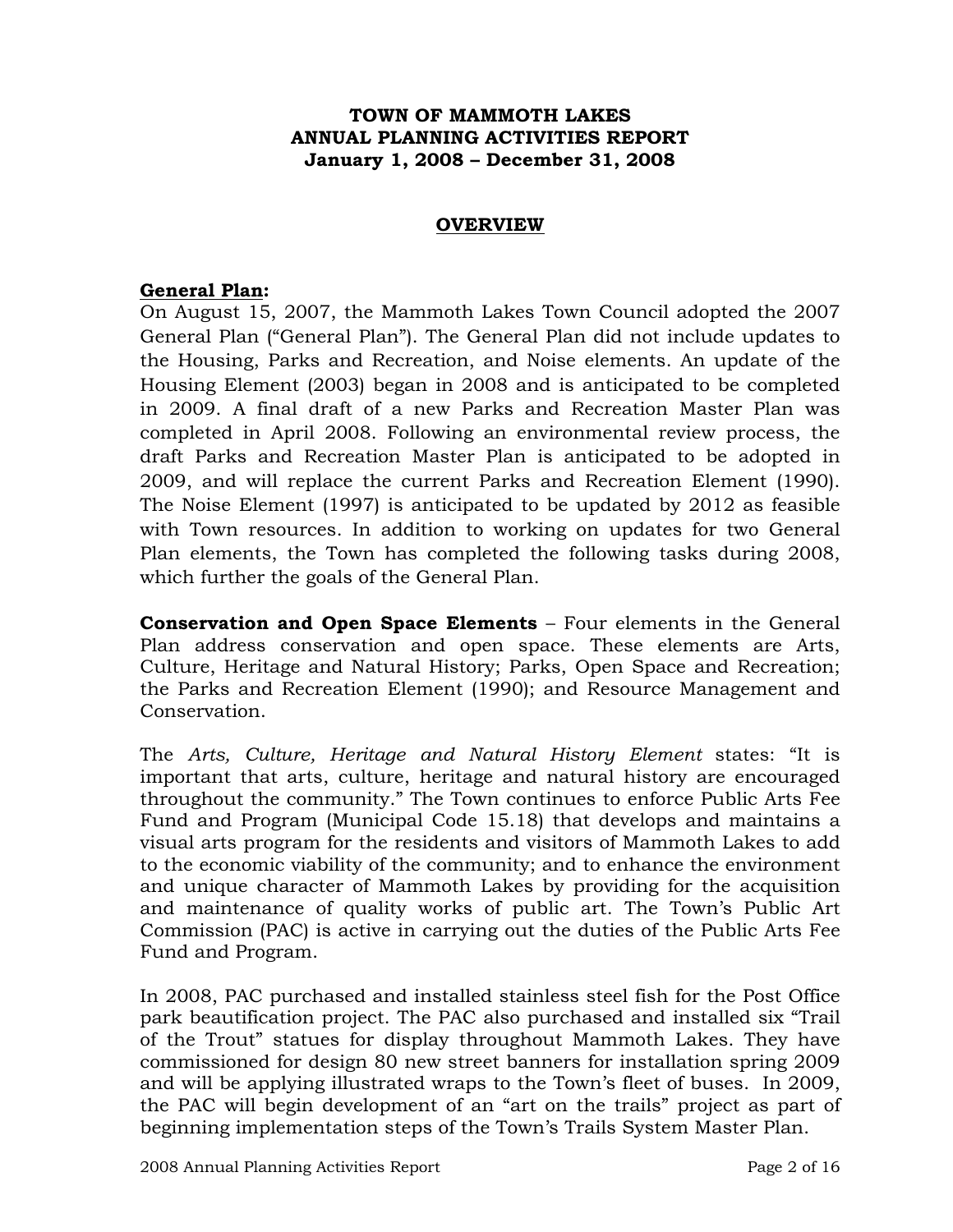The California Environmental Quality Act (CEQA) requires a cultural resources analysis for all proposed development projects. Mitigation measures are identified for each project to reduce impacts to cultural resources. The Town includes these project specific mitigation measures as conditions of approval for the project to protect cultural resources.

The *Parks, Open Space and Recreation Element* states: "Parks, open space, and our recreational opportunities in Mammoth Lakes are critical to our residents and to the success of our tourism-based economy." The Town completed a final draft of a new Parks and Recreation Master Plan that outlines the vision for developing parks and recreation within Mammoth Lakes for the next 18 years. The new Parks and Recreation Master Plan will update the Parks and Recreation Element of the General Plan (1990) and is anticipated to be adopted by the Town in 2010, following an environmental review process.

A General Plan goal is to create a Master Plan for an integrated trail system that will maintain and enhance convenient public access to public lands. The 1991 Trail System Master Plan underwent a major updating that included hard surface trails, soft-surface trails and expanded access points in 2008. The Town expanded the scope of this work to also include the Sherwin Area Trails Special Study (SATSS). The plan is scheduled for completion and adoption in 2009.

On June 3, 2008, the voters of Mammoth Lakes approved a 0.5% sales tax increase (Measure R) for the purpose of funding parks, recreation, and trails. This secured revenue stream will be used for operations, planning, administration, and construction to enhance and improve the Town's recreation facilities. The Town's Tourism and Recreation Commission will oversee the expenditures of these funds and have developed a structured application and review process that will begin in March 2009, with the first funds to be awarded in May 2009.

The passage of Measure R is a direct result of the Town's developing relationship with Mammoth Lakes Trails and Public Access (MLTPA). A local non-profit formed two years ago to ensure access to public lands, MLTPA has become a partner with the Town on many successful ventures including the update of the Trails System Master Plan, SATSS, a Lakes Basin Special Study, and the first phase of a comprehensive signage and wayfinding system for the Town's trail system. Along with the participation of the USDA Forest Service, the Town and MLTPA have formed a strong triumvirate in matters of recreation and public access for the residents and visitors of Mammoth Lakes.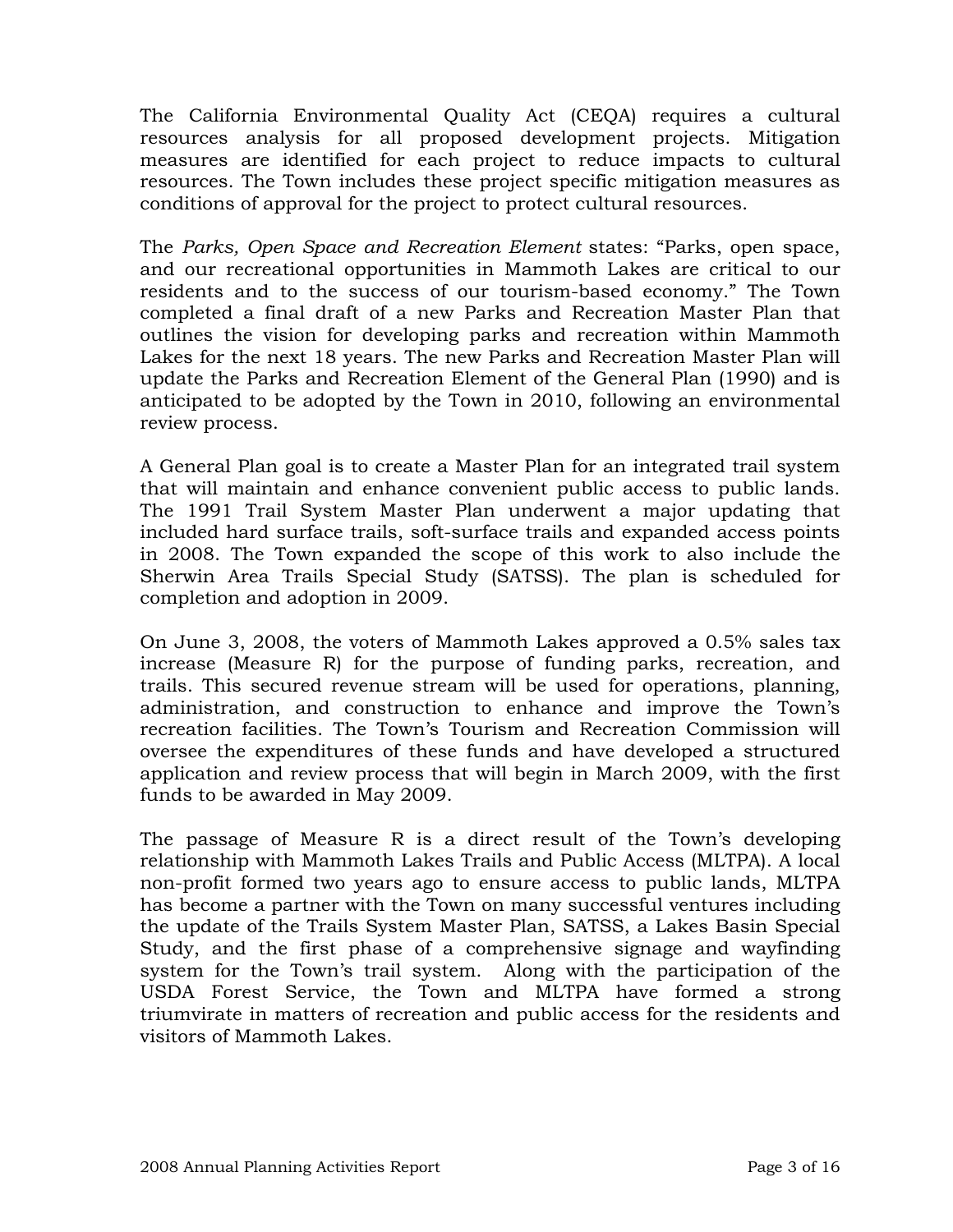In January 2008, the Town's ice rink / multi-use facility opened. A modular building for ticket sales, ice skate rentals, and bathrooms was placed on site in the fall of 2008, and a certificate of occupancy was issued for this building in November 2008.

In addition, the Town continues to collect Development Impact Fees for parkland and recreation facilities from development projects.

The *Resource Management and Conservation Element* states: "Mammoth Lakes is valued for its majestic setting, the forest and trees, the smell of the pines, wildlife, clean air and water. The goals and policies of this Element address the community of Mammoth Lakes being a leader in managing and conserving these resources." This Element's goals and policies support the preservation of Mammoth Creek, which runs through the town, by prohibiting development that does not maintain established setbacks and by continuing to manage Town-owned properties along Mammoth Creek for open space, habitat preservation and passive recreation.

The Mammoth Lakes Fire Protection District (MLFPD) in cooperation with the Town, the United States Forest Service and Valentine Reserve, continues work on projects to protect the natural resources of Mammoth Creek by removing fallen trees and brush. The MLFPD continues to work with private properties on fuels reduction projects that have been approved by the Town through tree removal permits. The Town continues to require tree removal permits to preserve the trees within the community to the maximum extent feasible. In addition, the Town adopted a new MLFPD ordinance to incorporate local amendments into the State adopted International Building Code in early 2008.

The Town continues to enforce the Water-Efficient Landscape Regulations (Municipal Code 15.36) that were adopted pursuant to the Water Conservation in Landscaping Act. These regulations require proposed development projects to submit a Landscape Documentation Package that details the total water use, landscape design plan, irrigation schedule, and a water conservation concept statement. The Landscape Documentation Package must be approved by the Town before building permits are issued.

The Town's Police Department is trained in wildlife management so they can work year-round to manage wildlife issues within the town, such as issues related bears and coyotes in an urban environment. The Town and the Police Department worked with some outside entities/individuals during 2008 to help educate and publicize wildlife management issues. The Town requires all new trash enclosures, receptacles and food storage areas to be animal resistant. The Town also devotes resources to enforcing municipal codes related to proper trash disposal.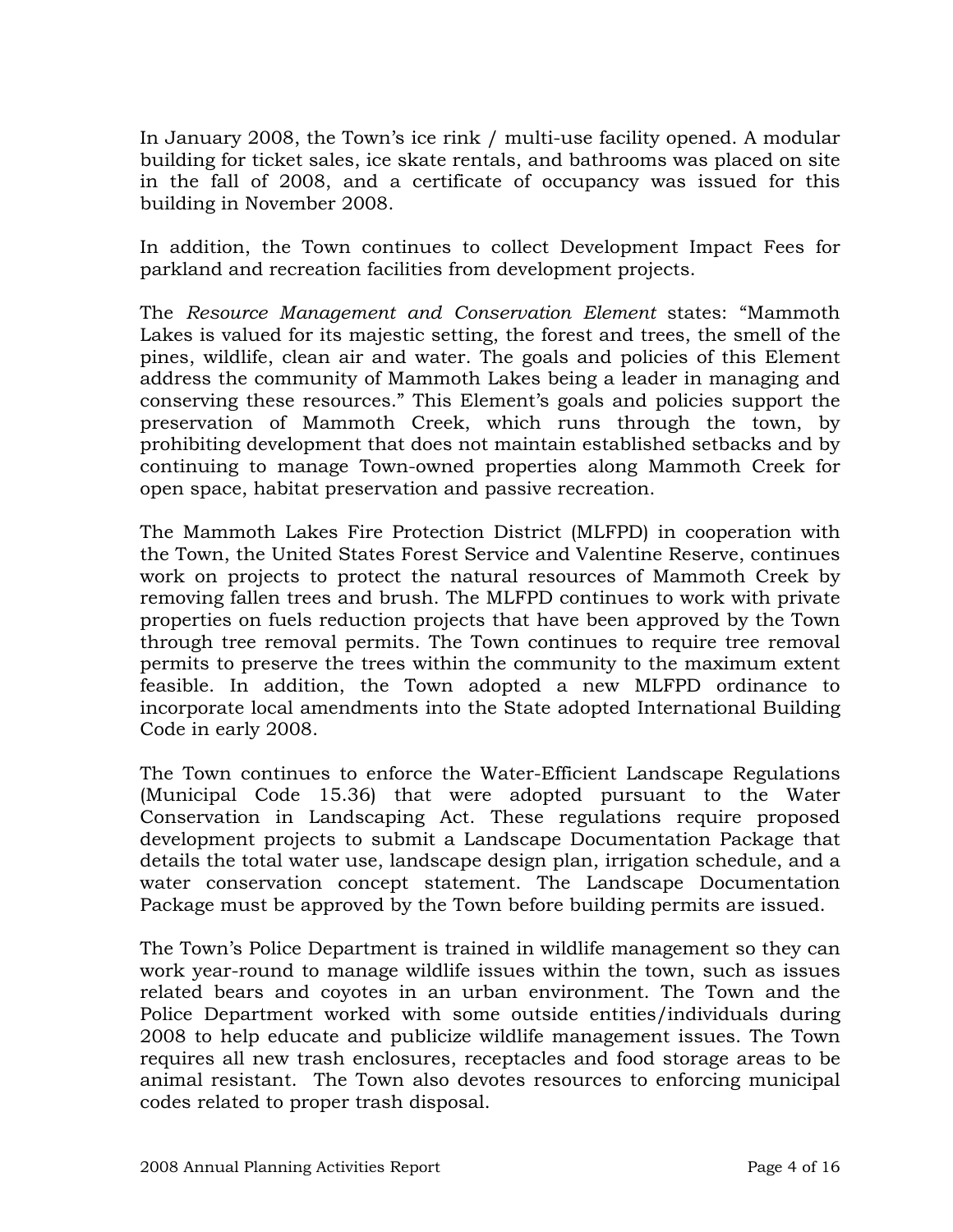The Town monitors air quality in coordination with the Great Basin Unified Air Pollution Control District (APCD). This monitoring effort focuses on particulate matter (PM-10), which is caused by wood burning and cinders placed on the roads to increase traction during icy conditions. When PM-10 reaches certain levels in town, "no-burn" days are called, meaning that the use of fireplaces and wood stoves are prohibited for that time period. The air quality monitoring season is November 15th to March 15th.

In addition, the California Environmental Quality Act (CEQA) requires analysis of aesthetic, air quality, biological resources, and water quality for all proposed development projects. Mitigation measures are identified for each project to reduce impacts to these resources. The Town includes these project specific mitigation measures as conditions of approval for the project to protect Mammoth Lakes' natural resources.

**Circulation Element** – The Mobility Element addresses circulation and states, "Mammoth Lakes will be connected, accessible, uncongested and safe with emphasis on feet first, public transportation second, and car last."

In 2008, the Town made significant progress on the preparation of the Draft Mobility Plan, which is intended to provide a comprehensive multi-modal transportation system plan that will implement the mobility goals of the General Plan. The majority of the work on the Draft Mobility Plan in 2008 focused on the update of the Town's traffic model and other data collection. It is anticipated that the Draft Mobility Plan will be completed in 2009.

To improve regional transportation, scheduled winter air service was resumed at the Mammoth-Yosemite Airport in December 2008. This air service is expected to result in less private vehicles in Mammoth Lakes, thereby supporting transit and the General Plan's "feet-first" goal while also providing a convenient method of transportation to and from the town for residents and visitors. To prepare for commercial air service, a runway rehabilitation project and airport terminal exterior and interior improvements were completed in 2008 (see "Airport Operations" for more information).

To promote non-motorized transportation to the Lakes Basin, the Town continued construction of the Lake Mary Bike Path project. The project is constructing a five-mile multi-use Class I bike path from Minaret Road to Horseshoe Lake and is anticipated to be completed in summer 2010. The Town started work on the construction of sidewalks in conjunction with street rehabilitation on the South Main Frontage Road from Manzanita Road to the westerly end of the frontage road and on Canyon Boulevard from Forest Trail to Canyon Lodge in 2008; the Town is currently in the final stage of design.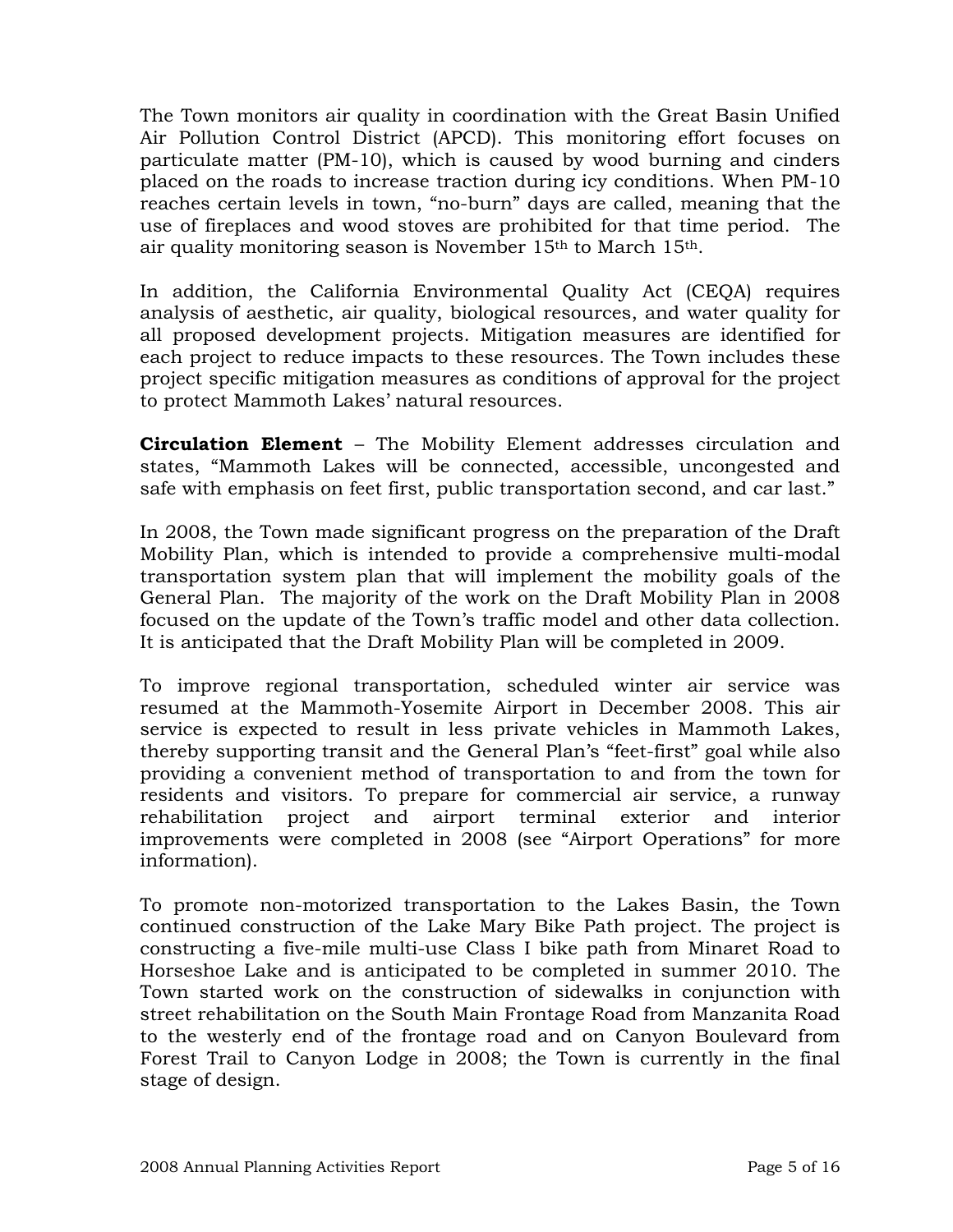Through contracts with Nelson/Nygaard, consulting specialists in transit and multi-modal transportation planning, the Town was provided with additional transportation analysis for major proposed development projects including Transportation Demand Management strategies. The Town also continues to hold quarterly meetings with the California Department of Transportation (Caltrans - District 9) on various issues and proposed projects on State Route 203/Main Street.

The Town continues work on a traffic monitoring project within the town at 15 permanent locations to provide data for traffic related mitigation project implementation timing and overall traffic circulation information. A new traffic model is being prepared for the Town to provide more detailed analysis of proposed project traffic impacts and to allow for additional traffic monitoring capabilities. This traffic model is GIS based and will interface with land use trip generation in a more effective way with visual mapping to provide staff and decision makers with information that is easier to understand. The new model is anticipated to be complete in 2009 and is a key component to completing the Mobility Plan.

In addition, the Mobility Commission continued to promote the goals in the Mobility Element including working on the Draft Mobility Plan. The Town continues to collect Development Impact Fees for transit and trails from development projects.

Lastly, in consideration of the Town's Vision to de-emphasize automobile use, the Town continues to require a transit agreement from all transient development projects. The transit agreement requires the future homeowners to pay an annual payment to the Town to mitigate project impacts as required by CEQA.

**Housing Element** – A goal of the Town's Housing Element is "To ensure the provision of a variety of housing types suitable to the needs of the different social and economic segments of Mammoth Lakes' population." Town staff continues to implement the Affordable Housing Mitigation Regulations of the Town (Municipal Code 17.36).

In 2008, 3 "very low", 11 "low" and 4 "above moderate" income units were constructed or acquired, for a total of 14 Deed Restricted Affordable Units. These 14 units are included in the Manzanita Apartments project, and include two 2-bedroom and twelve 3-bedroom units which are deed restricted to the household income levels identified above based upon the Area Median Income (AMI) level established by the State of California Department of Housing and Community Development for Mono County. A total of 14 new affordable housing units were made available in 2008 and a number of other units were under construction (see Housing Projects/Programs section below and Attachment 1, "Annual Element Progress Report – Housing Element Implementation" for more information).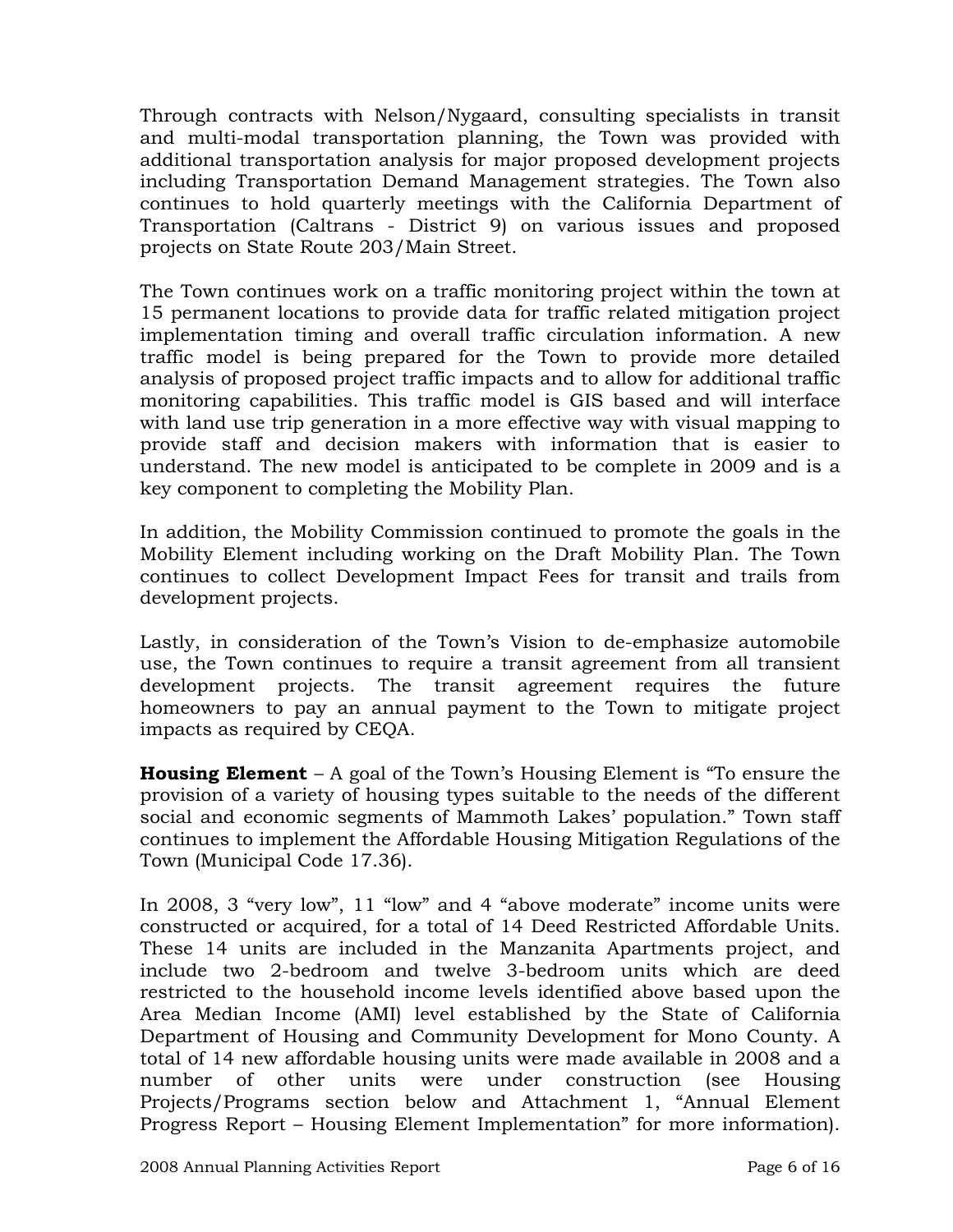The Housing Element update is anticipated to be completed and adopted in 2009, and will identify new goals, policies and programs to meet the Town's share of the regional affordable housing need.

**Land Use Element** – Three elements in the 2007 General Plan address land use. These elements are Land Use; Community Design; and Neighborhood and District Character.

The *Land Use Element* states: "An overarching principle of the community is to maintain the town's compact urban form, protect natural and outdoor recreation resources, and prevent sprawl." The Town has continued working on the process of "District Planning" identified in the General Plan to provide additional information on major proposed development projects concerning Population At One Time (PAOT)/density impacts, community design characteristics, mobility, community amenities, mixed-use possibilities, a greater geographic area (area of influence) and other topics.

In April 2008, the Mammoth Lakes Town Council revised the District Planning policy. In 2008, Town Council also accepted the District Plans for the Clearwater project (North Old Mammoth Road District) and the Snowcreek VIII project (Snowcreek District). District Planning continues for the Mammoth Crossings project (North Village District), the Sherwins project (East Open Space Stream Corridor District), and the Hidden Creek Crossing project (Shady Rest District). It is anticipated that District Planning for the North Village District and East Open Space Stream Corridor District will be completed in 2009.

Land Use Element Policy L.1.A states, "Limit total peak population of permanent and seasonal residents and visitors to 52,000 people." In November of 2008, the Town Council appointed an Ad Hoc Committee to address issues and make recommendations to Town Council related to buildout population tracking and modeling and the impacts associated with population growth. The Committee is expected to finalize its work and provide policy recommendations to the Town Council for adoption in early 2009.

The Land Use Element also requires that community benefits such as enhancing tourism, community, and environmental objectives of the Town be achieved in order to grant density bonuses for hotel, motel and transient lodging projects. This requirement is anticipated to result in the provision of amenities and services that are needed not only for the additional density, but also for the existing residents and visitors of Mammoth Lakes.

The *Community Design Element* states: "Our community is set within the forest; trees and the natural landscape are prominent and create a sense of scale and strong aesthetic." To implement the policies and actions of the Element, the Town continues to retain an Advisory Design Panel (ADP) that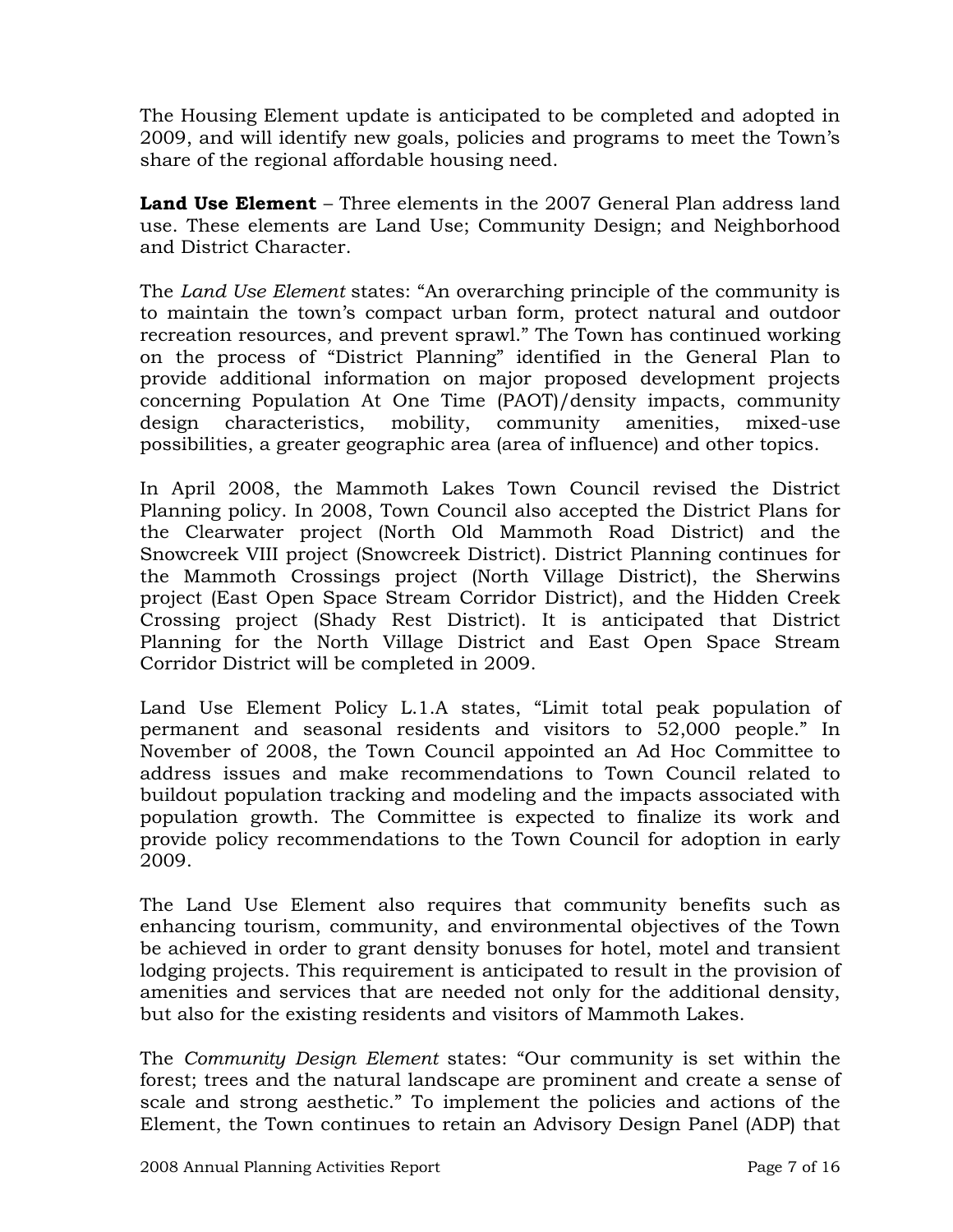reviews the site design, building massing and architecture of proposed development projects in Mammoth Lakes. In addition, the Town continues to implement and revisit the Town's Design Guidelines to achieve desired community design through project review or the entitlement process. The District Planning process, described above, is also analyzing community design components of projects such as streetscape, public spaces, and views.

The *Neighborhood and District Character Element* states: "To enhance the unique character of Mammoth Lakes, development of individual sites and districts must be carefully planned…the community's overall mix and composition of land uses, housing, employment, lodging and amenities should be considered in the planning of each district." As previously stated, the process of District Planning has been initiated to facilitate the overall planning of districts. This element also identifies Special Study Areas for which studies will be prepared to aid in future planning. Special Study Areas are Mammoth Creek Corridor; Gateway; Main Street, Old Mammoth Road, and Shady Rest; Sierra Valley Sites; and the Bell-shaped Parcel. These special studies are anticipated to be prepared within the next few years as feasible with Town resources.

During 2008, the Town worked with a private developer on the design for the new Eagle Lodge, a mountain portal described in the Neighborhood and District Character Element. This application has since been placed on hold by the applicant.

The Neighborhood and District Character Element also discusses the Civic Center as part of the Gateway District and states that the Civic Center will reinforce the importance of public safety and security and civic events and functions. In 2008, the Town worked with the Administrative Office of the Courts on the design of the new Courthouse proposed on the Civic Center site. Construction of the new Courthouse is anticipated to start in 2010. The Police Station was approved on the Civic Center site in 2007, and construction is pending funding.

**Noise Element** – Noise is addressed in two elements of the General Plan. These elements are Noise (1997) and Community Design.

A goal of the Noise Element is: "To protect the citizens of the Town from the harmful and annoying effects of exposure to excessive noise." A goal of the Community Design Element is: "Enhance community character by minimizing noise." The Town continues to enforce the noise limits stated in Municipal Code 8.16 Noise Regulation. Also, the CEQA requires a noise analysis for all proposed development projects. Mitigation measures are identified for each project to reduce noise impacts. The Town includes these project specific mitigation measures as conditions of approval for the project to reduce noise impacts. The update of the Noise Element is expected to be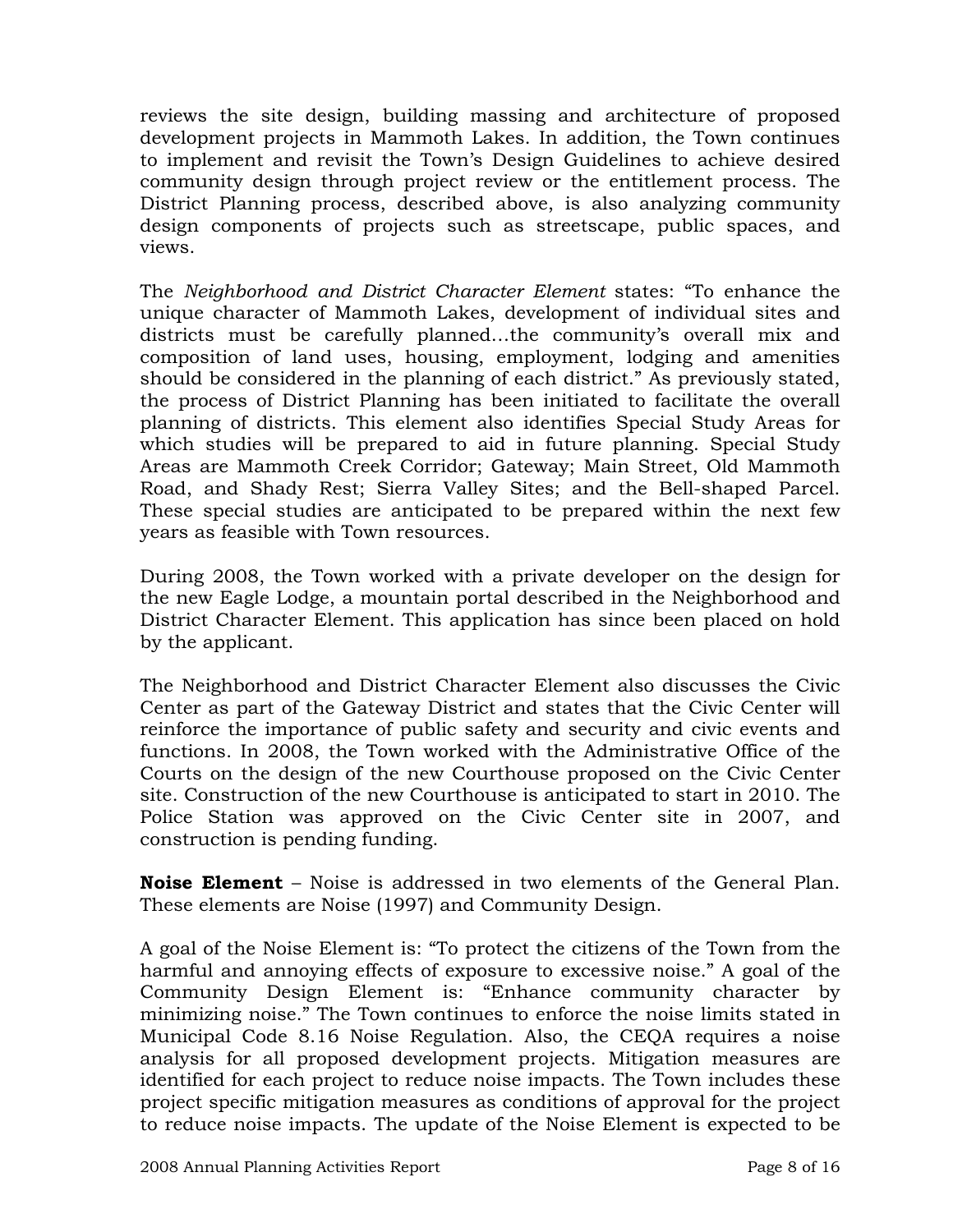complete by 2012 as feasible with Town resources.

**Safety Element** – The Public Health and Safety Element states: "The community will be comfortable and safe. Facilities that are important to a livable community will be supported, provided, and encouraged." The Town's Municipal Code continues to allow day care facilities in residential zones to encourage adequate and high quality child care in Mammoth Lakes.

As previously stated, new Police Station was approved in 2007, which is needed to provide adequate police services and resources for the growing community of Mammoth Lakes. The Town will pursue a LEED (Leadership in Energy and Environmental Design) certification for the Police Station building. The construction of the Police Station is pending funding.

The Town continues to enforce building code requirements to minimize loss of life, injury, and property damage from snow, earthquakes, and fire. The Town also continues to work closely with the Mammoth Lakes Fire Protection District to review proposed development projects to ensure adequate emergency access and fire equipment access.

All development project applicants are required to submit a Hazardous Waste Acknowledgement Form to disclose any hazardous materials information prior to project review and approval. In addition, the Town maintains an Emergency Operations Plan (EOP) that outlines how the Town will organize to respond to emergencies within the Town's jurisdiction.

**Economy Element** – The Economy Element is an optional Element (not required by California State Law) that states: "Mammoth Lakes' economy is tourism-based…Mammoth Lakes' economic sustainability is dependent upon the mountain resort, expanded employment opportunities, shoulder season and midweek occupancy, air service and many other components of the community."

In January 2008, the Destination Resort Steering Committee (DRSC) was convened to address the importance of strengthening the community's economy and position as a destination resort. The DSRC used information gained from an extensive community engagement process throughout 2008 to create the Community and Economic Development Strategy, which provides a more prioritized road map to achieve General Plan vision, goals and actions related to economic development. This strategy will be presented in its final format to the Town Council and community in March 2009.

In order to assist local businesses, including local artists, and special events, the Town Council created a new tax bracket of zero for all business that pay a business tax based on gross receipts. All 'micro' businesses with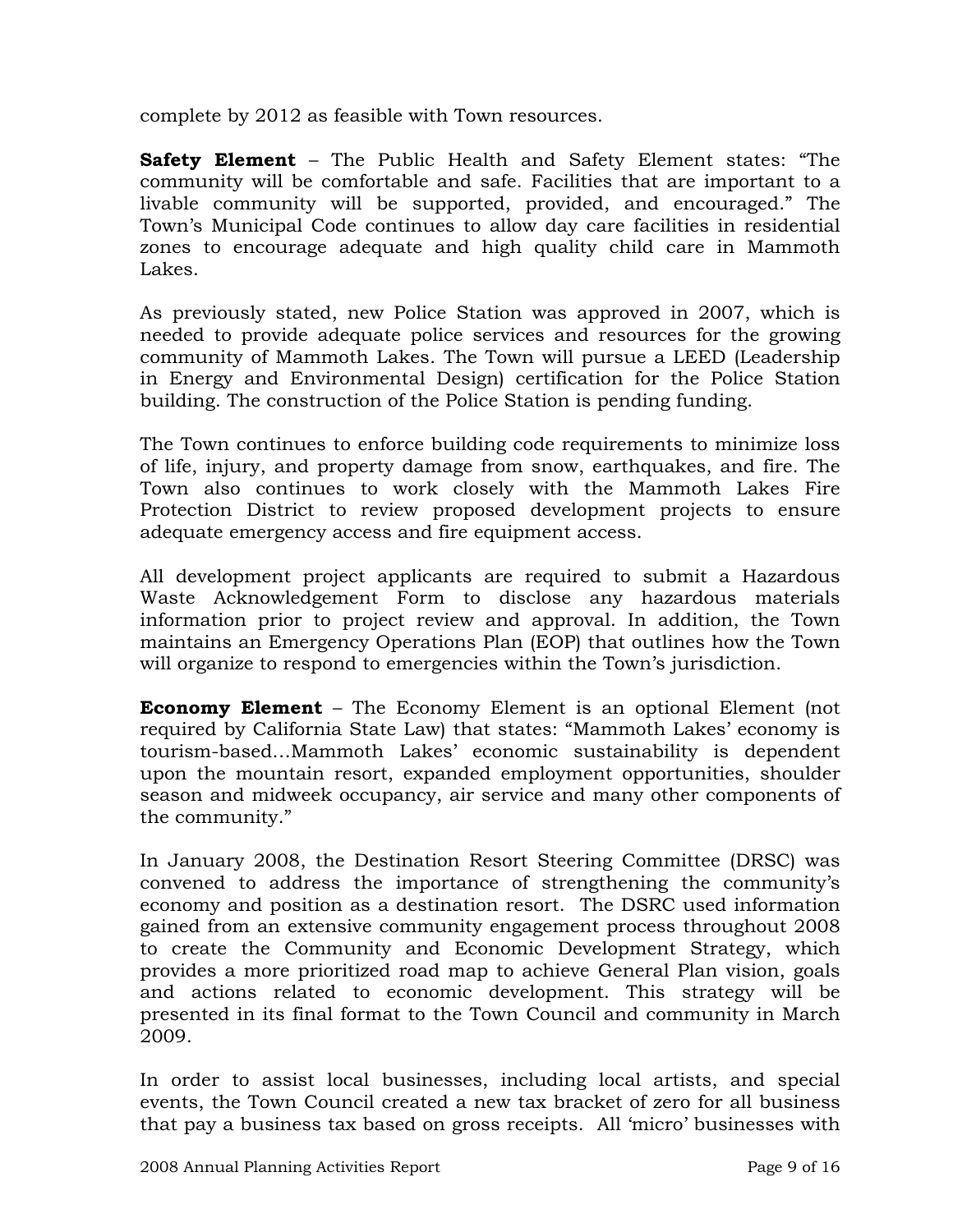under \$5,000 in annual gross receipts will no longer be required to pay a \$50.00 business tax. In addition, certain multi-day events will be exempt from business tax if sponsored by a non-profit, and for profit events will now pay a \$50.00 daily tax instead of a \$100.00 daily tax.

## **Housing Projects/Programs:**

Mammoth Lakes Housing, Inc. (MLH) is a private, non-profit, organization that was established in 2003 by the Town of Mammoth Lakes. MLH was established for the purpose of acquiring and developing reasonably priced housing for the resident worker population of the greater Mammoth Lakes area. Additional purposes of MLH include managing and facilitating the ownership or rental of such housing and assisting and encouraging other entities in the development and acquisition of workforce housing. The Town and MLH have a working and contractual relationship to implement the affordable housing components of the Housing Element and other affordable housing objectives.

During 2008, there were two affordable housing projects in various stages of development. These are Manzanita Apartments and Phase 2 of the Aspen Village (Phase 2).

- The Manzanita Apartments were under construction in 2008. This project consists of 14 rental units located on the corner of Manzanita Road and the Main Street frontage road. There are two 2-bedroom and twelve 3-bedroom units on the site. The 14 new units will be restricted to households earning 60% or less of the AMI.
- Phase 2 of the Aspen Village project includes 24 for-sale condominium units, which are under construction. The condominium units will be restricted to affordability levels ranging from "moderate" (81% - 200% of Mono County area median income) to 200% AMI. The condominium units will complete the Aspen Village project which also includes 48 apartments that are fully occupied (Phase 1). These units are eligible to those earning 50-60% AMI.

In 2008, the Town and MLH continued to work with the property owner and developer for the Shady Rest Tract, a 25 acre parcel designated for 172 affordable housing units. Technical studies for an Environmental Impact Report (EIR) have been prepared for this project site consistent with the California Environmental Quality Act (CEQA). District Planning for this site was initiated in 2008, but was placed on hold by the applicant in spring 2008. The Town will continue work on this project's EIR and district planning when an application is submitted.

Staff is implementing the provisions of the adopted Affordable Housing Mitigation Regulations (Municipal Code 17.36). The Affordable Housing Mitigation regulations are encouraging the development of Mixed-Use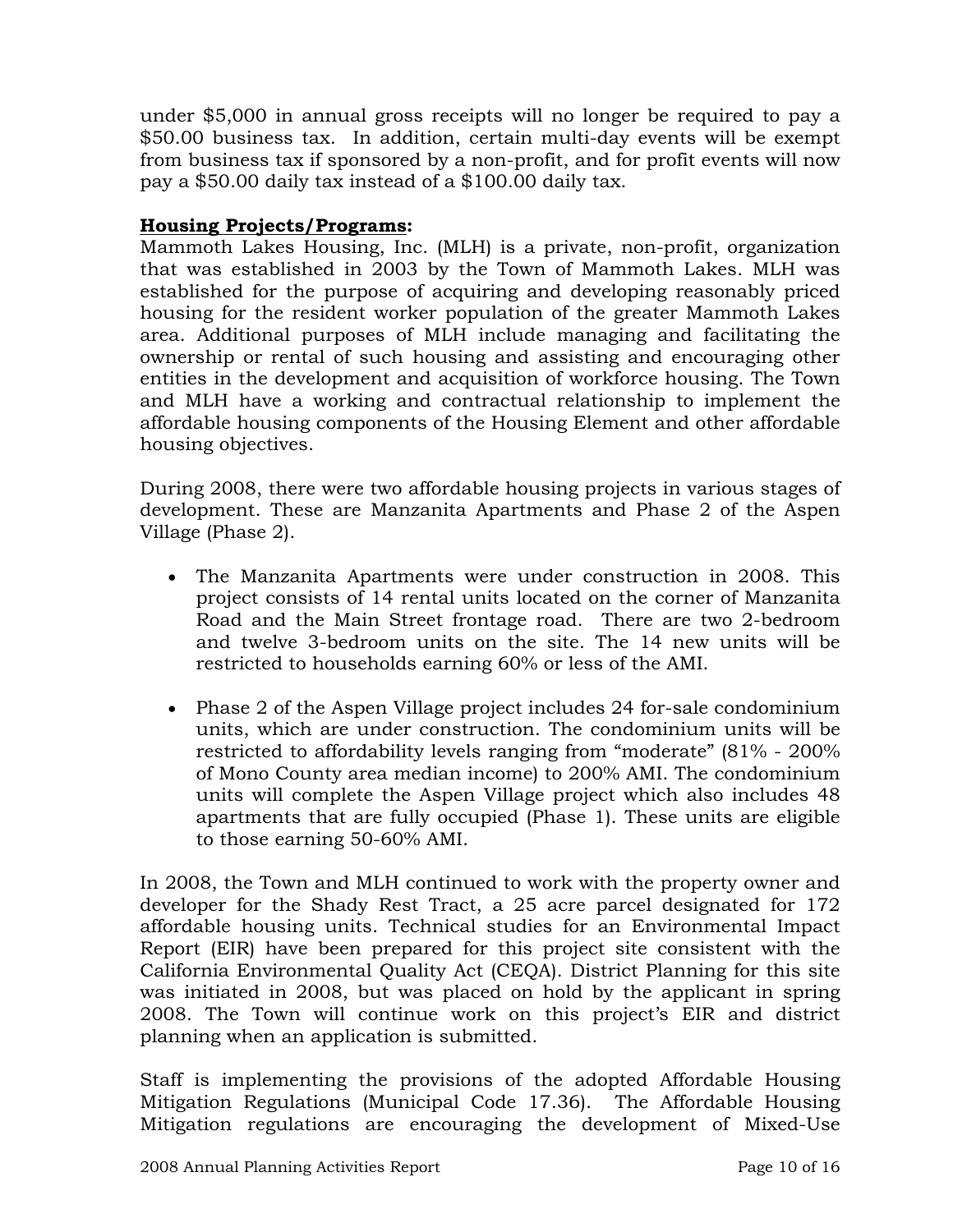projects that include housing above commercial developments.

During 2008, the Town collected in-lieu fees totaling \$167,197.08 (net of refunds for rescinded building permits) to be spent on affordable housing projects. The December 31, 2008 balance within the Affordable Housing Mitigation fund totaled \$440,873.78, and \$467,935.57 was expended on housing related projects. The Town Council allocated \$806,876.00 in Fiscal Year 2008-2009 from general fund revenues for workforce housing development and acquisitions.

## **Grant Applications:**

In 2008, the Town and Mammoth Lakes Housing, Inc. (MLH) received a \$1.3 Million grant from the BEGIN program for homebuyer down payment assistance to income qualifying households. As of March 2009 this grant is currently on hold pending resolution of State budget issues.

## **Waste Reduction Programs (AB 939):**

The passing of AB 939 required Counties/Cities to achieve a 50% reduction or diversion of solid waste from landfills by the year 2000. The California Integrated Waste Management Board (CIWMB) realized that this goal was extremely aggressive and passed an amendment giving these jurisdictions through 2005 to achieve the 50% reduction goal. The Town submitted a diversion rate of 51% to the CIWMB documenting the Town's diversion progress for 2007. The CIWMB approved this diversion rate in December 2008. The CIWMB also determined that the Town made acceptable efforts during 2005 and 2006 when lower volumes of overall waste drove the diversion percentages down in the 40% area. These efforts overall are outstanding for a community with little "green waste" or landscape debris to dispose. A lot of the diversion was obtained through increased recycling efforts, reuse of asphalt grindings for roadway repair, and sludge cover from Mammoth Community Water District (MCWD).

As part of the new franchise agreement negotiations with Mammoth Disposal, a new 16,000 square foot recycling center continues to be considered. This facility will accommodate recycling needs of the Town for the next ten to fifteen years. The Town is currently still in negotiations with its waste hauler regarding this project.

### **Transit Planning:**

Town Staff has continued to run a year-round public transit system within the Town boundaries. The North Village Specific Plan includes a "central hub" transit stop and shelter structure adjacent to the Gondola Building along Canyon Boulevard. The year-round public transit system supplements the winter transit system run by Mammoth Mountain Ski Area (MMSA).

The Town previously acquired property for a transit facility in the Industrial Park. This facility was approved in 2007 and was remodeled to provide for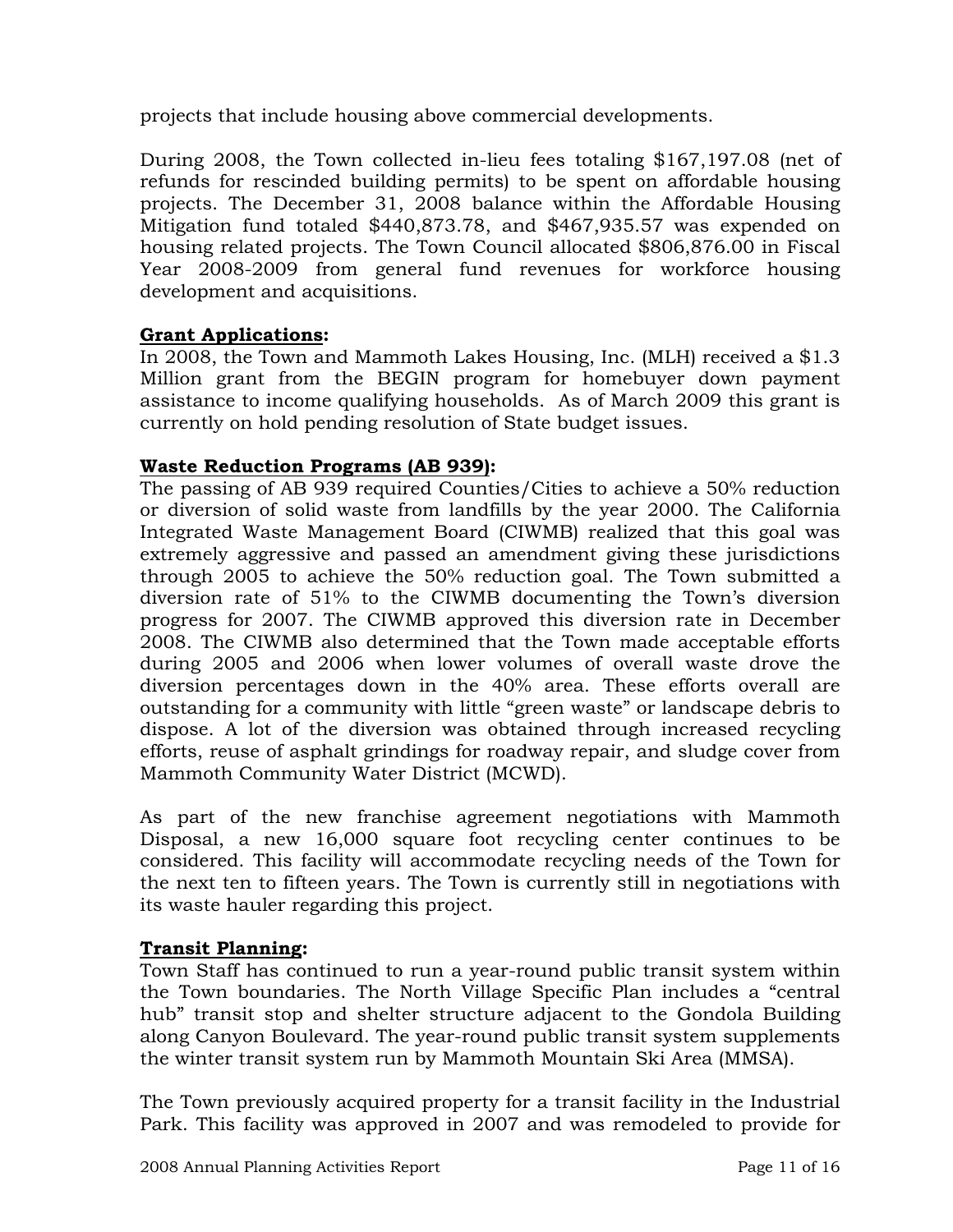dispatch services, transit vehicle storage, and repair space. The Town has contracts with the Eastern Sierra Transit Authority (ESTA), a transit agency created to provide seamless public transportation services in and for the four member jurisdiction (including the Town of Mammoth Lakes) and throughout the entire Eastern Sierra region, to occupy a portion of this building as their main offices. A Short Range Transit Plan has been completed and is in the process of being adopted by all the member agencies.

A new transit study was prepared by ESTA with funding from the Local Transportation Commissions and member agencies in 2008 to evaluate and expand year round transit service for resident, workforce, and visitor needs. The Town's trolley service complements the Mammoth Mountain Ski Area transit system by operating from 6p.m. until 1a.m. Additional trolleys are added during peak periods on weekends and holidays to supplement the MMSA Red Line buses. In addition, the Town has been collecting an additional one percent Transient Occupancy Tax that has been dedicated to transit services.

The Town has also completed an expansion of Town's maintenance shop to provide for proper maintenance of Town equipment designated to maintain streets and snow removal level of service required by Town policy. The additional space will allow for welding space with ventilation equipment in compliance with OSHA requirements.

## **Airport Operations:**

The Town owns and operates Mammoth Yosemite Airport (Runway 9-27), which had been operating as general aviation status since commercial air service was terminated in the 1990's. The Town has been working with the Federal Aviation Administration, local businesses, and commercial airlines to obtain commercial service back to the community for many years. This year Runway 9-27 was rehabilitated and a 5,000 square foot terminal building was completed to service passengers for commercial air service. Seasonal commercial air service began December 2008 and will continue through April 2009. The Town and local businesses are working to expand commercial air service year round and add additional flights in future years.

### **Pedestrian Improvements in Commercial Areas:**

In 2008 the Town completed a sidewalk on the north side of Main Street (Highway 203) between from Old Mammoth Road to the existing sidewalk at Laurel Mountain Road. This project fills the gap for pedestrians and bicyclists in that area. In addition, sidewalk and bike lanes construction began on the south side of Main Street from Manzanita to Callahan Way. This project will be completed in 2009.

During 2008, design was underway for the lower Canyon Boulevard rehabilitation project that includes street improvements and sidewalks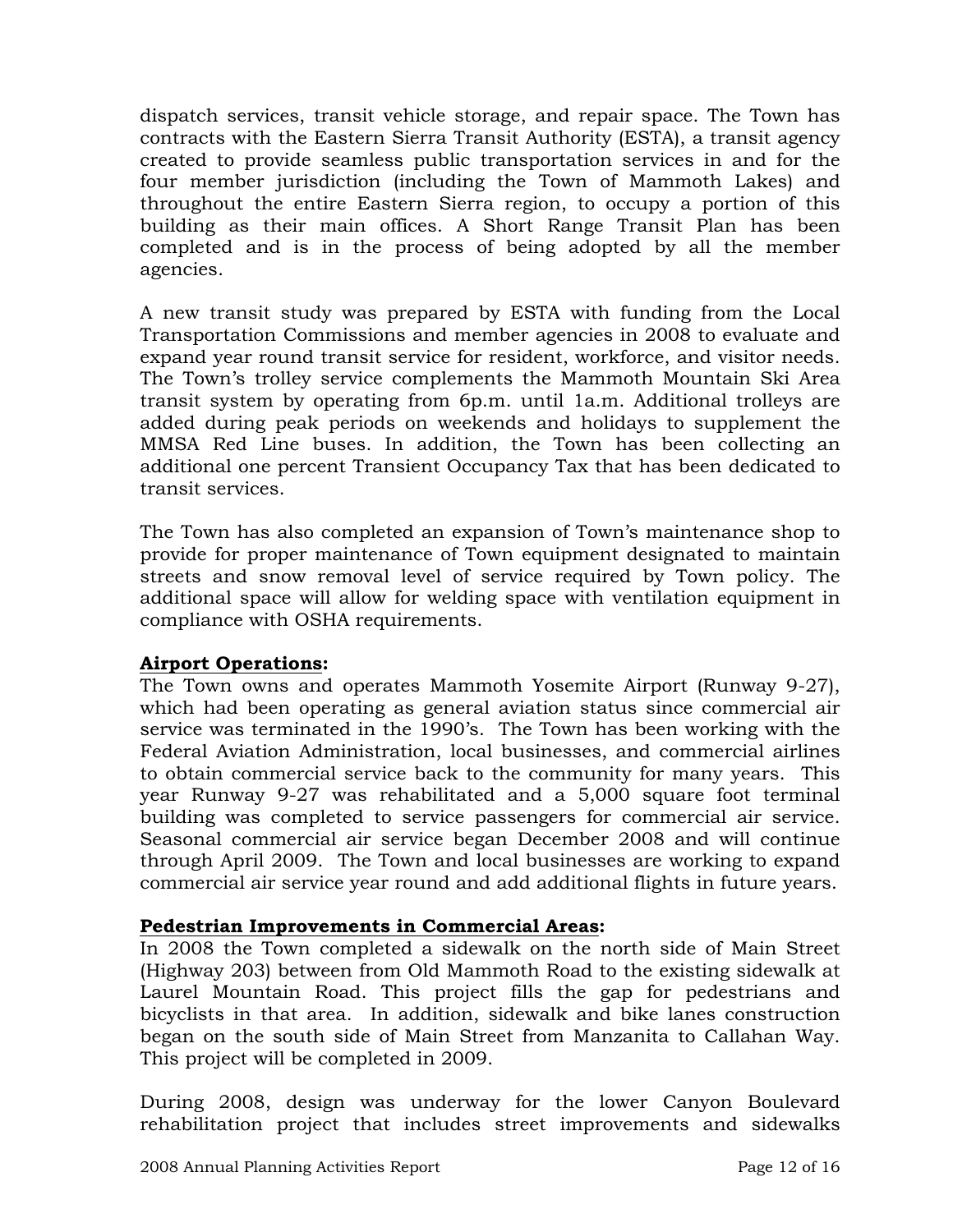between Forest Trail and Lake Mary Road. Preliminary design work was done for the North Main Street Frontage improvements between Forest Trail and the Post Office. The Meridian Boulevard is another project that has started the design process and includes sidewalks from Sierra Park Road to Majestic Pines Drive.

In addition, the Town is working with Caltrans – District 9 on right of way studies and sidewalk alignments for Minaret Road and Main Street/State Route 203. The Town is also working on a grant application for a Transportation Demand Management (TDM) Plan to better coordinate transit and transportation with land use. This grant is funded by Caltrans.

## **Transportation Grant Applications:**

In 2008, the Town applied for numerous grants from the State and Federal Government. This year Grants were received from the Sierra Nevada Conservancy for trails planning, the Safe Routes To School program for sidewalk construction, airport runway rehabilitation, new airport automated weather station, and airport operational equipment including snow blowers, snow plow truck and equipment for commercial air service.

## **Environmental Review:**

In conjunction with current planning application requests and project developments, numerous Categorical Exemptions were filed, two Negative Declarations/Mitigated Negative Declarations (DZA 2008-02 and Holiday Haus) were filed/adopted, and one EIR addendum (Storied Places Master Plan revisions) was filed/certified. In 2008, the Planning Commission recommended to the Town Council certification of the Clearwater Specific Plan EIR.

Also, one single-family home in the Bluffs was studied and found to conform to the Bluffs EIR (King Residence). The Town is continuing work on three Environmental Impact Reports (EIRs) (Sherwin, Snowcreek VIII, and Mammoth Crossing). The environmental review for other projects have been placed on hold by the respective applicants, including the Sierra Star 7B project, Sierra Star Master Plan EIR, and Hidden Creek Crossing EIR.

## **Planning Application Requests**

**General Plan Amendments:** There was no General Plan Amendment filed in 2008.

**District Zoning Amendments:** There were two District Zoning Amendments filed in 2008.

DZA 2008-01: This amendment was filed by Minaret Investments, L.P. to amend the North Village Specific Plan to complete the Implementation Agreement that transferred density from the Snowcreek Athletic Club site to a parcel within the North Village Specific Plan. This DZA was approved by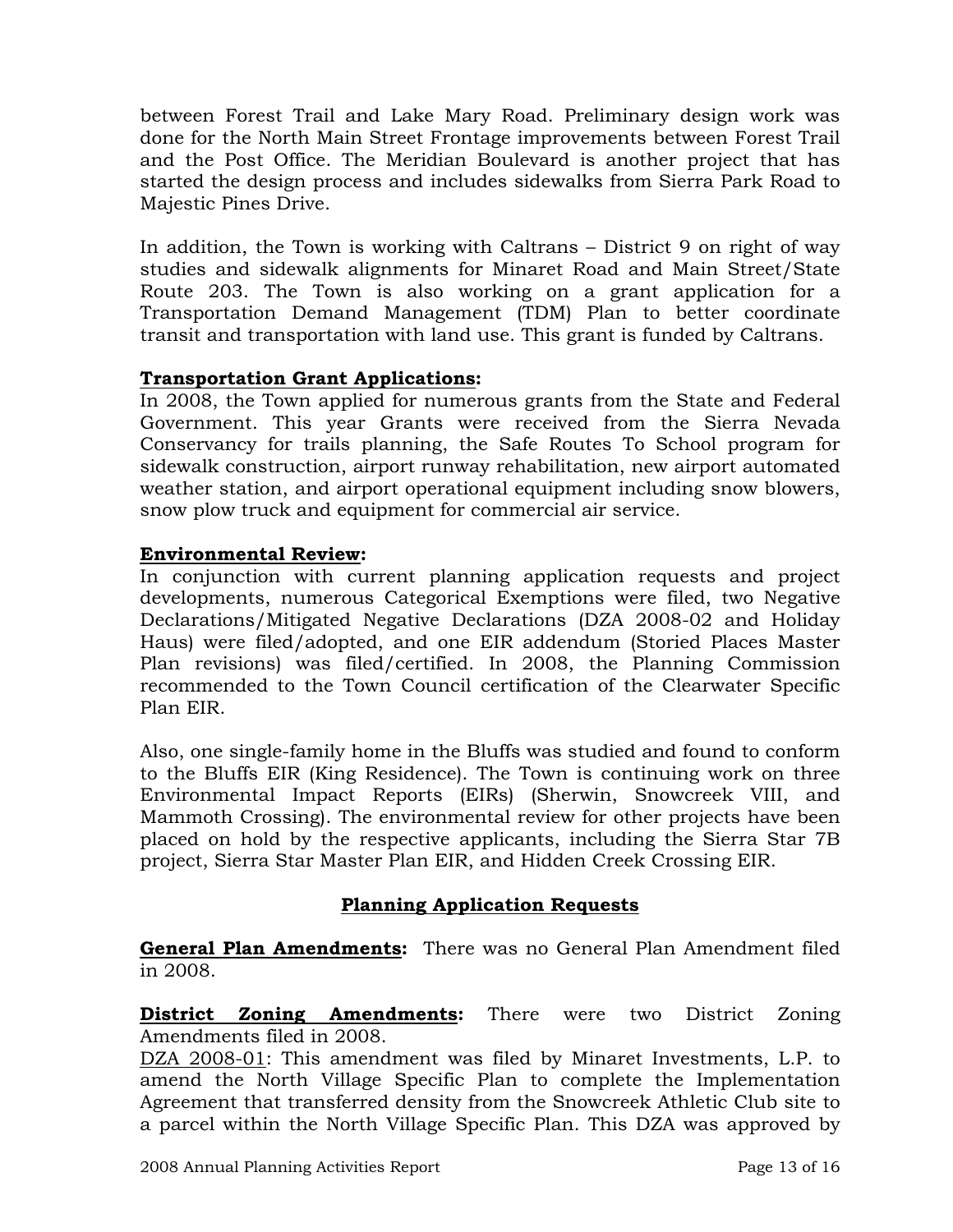the Town Council on May 21, 2008.

DZA 2008-02: This amendment was filed by Pete Mokler on behalf of John Vereuck to change the zoning of a property on Chateau Road from Commercial Lodging (CL) to Commercial General (CG). The Town Council approved this request on December 17, 2008.

**Zoning Code Amendments:** There were three Zoning Code (Text) Amendments filed in 2008.

ZCA 2008-01: The amendment was initiated by the Town of Mammoth Lakes to clarify the definition of lot area in the Zoning Ordinance. This was approved by Town Council on July 16, 2008.

ZCA 2008-02: This amendment was initiated by the Town of Mammoth Lakes to revise the Zoning Code provisions related to residential half units of density. This was approved by Town Council on August 20, 2008.

ZCA 2008-04: This amendment was filed by Mammoth Land Development Group, LLC, to revise Zoning Ordinance provisions related to the Shady Rest Tract and Affordable Housing Overlay Zone. This application has been placed on hold by the applicant.

**Use Permit Applications:** There were two Use Permit Applications filed in 2008.

UPA 2008-01: This application was initiated by Mammoth Bridges Development Company, LLC to amend Use Permit 2005-03 to change the Altis project from fractional ownership to whole ownership, eliminate the manager's unit (required for fractional projects), and reduce the size of the amenity building. The Planning Commission approved this application on February 13, 2008.

UPA 2008-02: This application was initiated by Craig Knight for a project including 18 free standing small homes on Rainbow Lane. This application has been placed on hold by the applicant.

**Variance Applications:** There were no Variance Application requests filed in 2008.

**Administrative Permits:** There were five Administrative Permits filed in 2008.

AP 2008-01: This application was initiated by Craig Tapley for the Lighthouse at Mammoth to operate as a church use at 501 Old Mammoth Road. This request was approved on December 16, 2008.

AP Minor 2008-01: This application was filed by Brian Chen to allow the operation of a Quizno's restaurant at 436 Old Mammoth Road. This application was approved on April 14, 2008.

AP Major 2008-01: This application was initiated by Elliott Brainard for property owners David and Diana Hines to allow for a model home building permit in accordance with Final Parcel Map 36-225. This was approved on August 1, 2008.

AP Minor 2008-02: This application was initiated by White Rock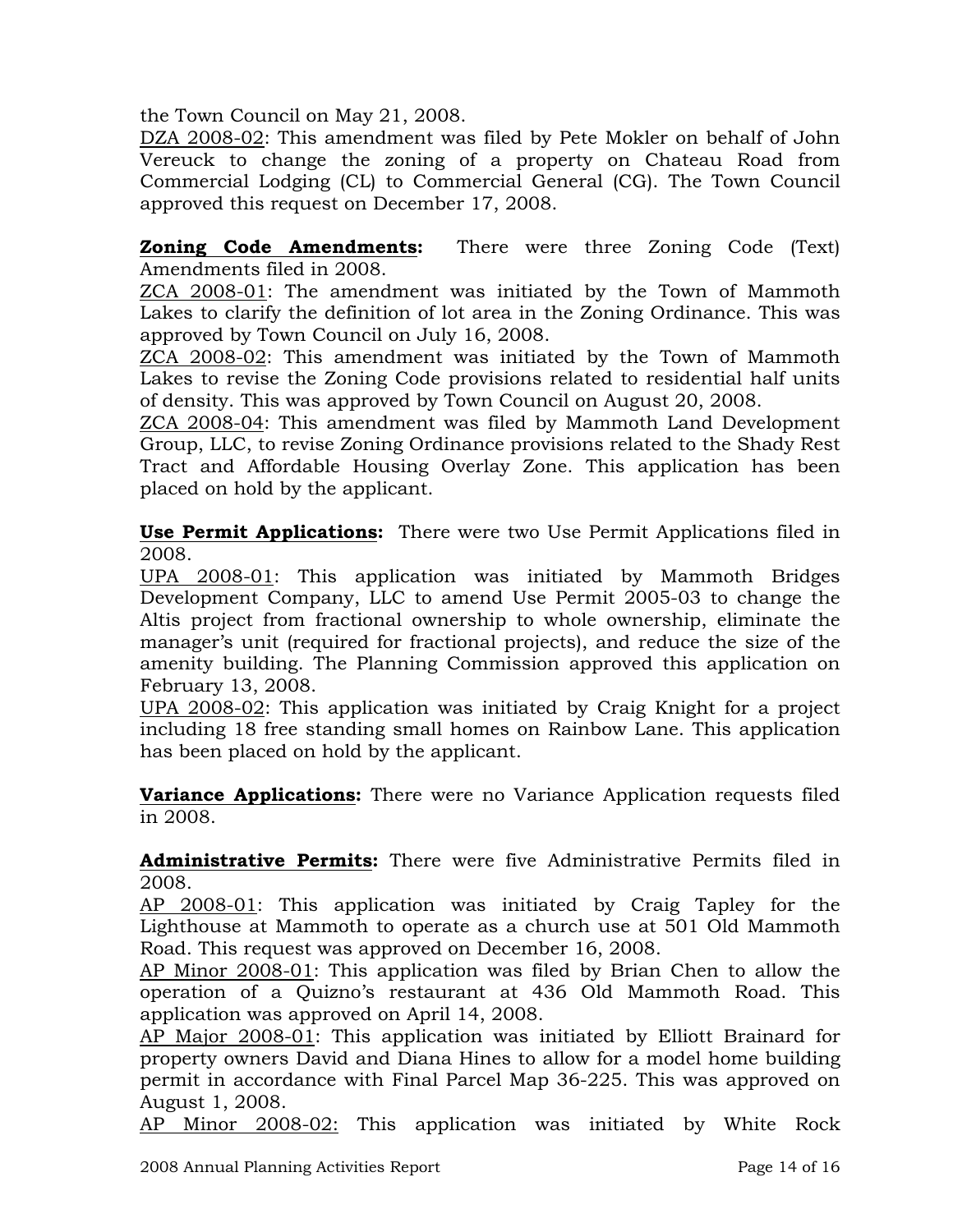Construction, Inc to allow the staging of construction material and equipment on vacant land located at 3789 Main Street for the Main Street south Frontage Road rehabilitation project. This was approved on June 23, 2008.

AP Minor 2008-03: This application was initiated by Holguin, Fahan & Associates to allow temporary placement of a marine container to house remediation equipment and two propane tanks for soil and groundwater remediation at 3280 Main Street. This was approved by the Community Development Department on September 8, 2008.

**Lot Line Adjustments:** There was one Lot Line Adjustment application filed in 2008.

LLA 2008-01: This application was filed by the Plum Mammoth Lakes Family Limited Partnership and the Plum Family Limited Partnership to adjust lot lines between three parcels at the end of Tamarack Street. Staff is continuing to work with the Applicant on this application.

**Tentative Parcel Maps:** There was one application request for a Tentative Parcel Map in 2008.

TPM 2008-001: This application was initiated by James Smith (Intrastar Mammoth Sierra Star Subsidiary I., LLC) to allow the division of one Resort zoned lot into four individual lots. This project was approved by the Planning Commission on August 27, 2008.

**Tentative Tract Maps:** There were four application requests for Tentative Tract Map approvals or extensions in 2008.

TTM 2008-001: See Use Permit 2008-02.

TTM 36-227 (Time Extension Request 2008-01): This application was filed by E. Ward Jones for a one year extension of the Golden Eagle Villas Tentative Tract Map. This application was approved by Planning Commission on April 9, 2008.

TTM 36-242 (Time Extension Request 2008-02): This application was filed for the Sierra Star Bungalows project; however, since Senate Bill 1185 was passed that automatically granted a one year extension to all tentative maps, this application was not processed.

TTM 36-234 (Time Extension Request 2008-03): This application was filed for the South Hotel project; however, since Senate Bill 1185 was passed that automatically granted a one year extension to all tentative maps, this application was not processed.

**Sign Review Permits:** There were approximately thirty-one application requests for various sign permits and master sign plans submitted during 2008.

**Business License Registrations:** There were a total of 250 business license registrations reviewed and approved in 2008. All registrations were routed through the planning department for review and approval. Of the total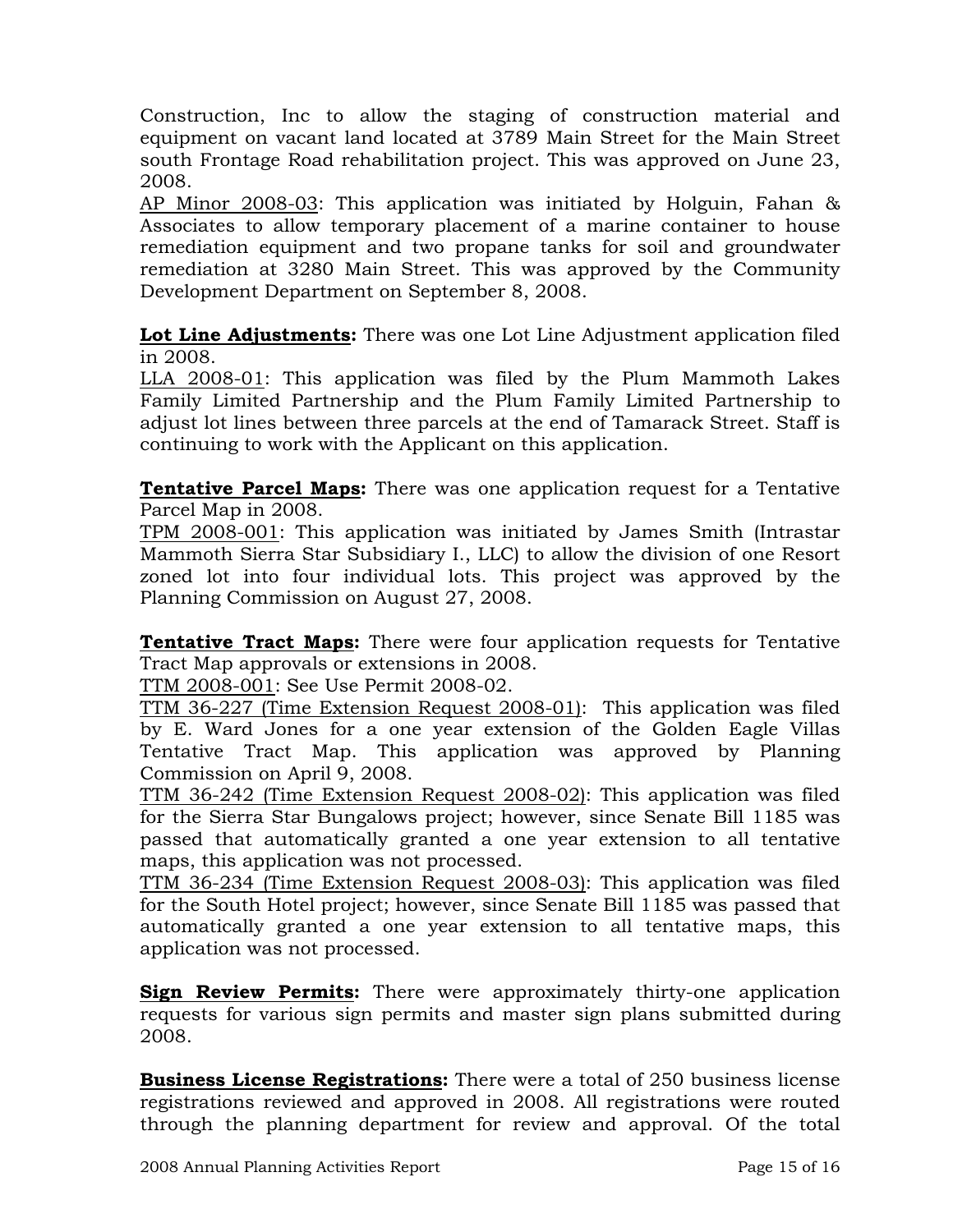registrations, 190 listed business locations are within the Town of Mammoth Lakes.

**Tree Removal Permits:** There were approximately 79 tree removal permit requests submitted for the Town's review. Approximately 225 trees were approved for removal in 2008. Some of these tree removal permits were requests based on recommendations from the Mammoth Lakes Fire Protection District to provide defensible space around residences and other structures.

**Building Permit Planchecks:** There were 822 building permit planchecks reviewed during 2008. Of these planchecks reviewed, four were for singlefamily dwelling units (see Attachment 1, "Annual Element Progress Report – Housing Element Implementation" Table A2 for more information).

**Code Compliance:** During 2008, there were multiple Code Compliance citations issued, mostly for garbage violations. Various Code Compliance warning notices were also issued, many related to illegal signage and exterior lighting.

### **Website:**

Municipal (Zoning) Code and General Plan information, including district planning information, with download availability can be located at the Town of Mammoth Lakes website at: www.ci.mammoth-lakes.ca.us. Active planning projects information such as proposed plans and CEQA documents are available on the Town's website. In addition, all Planning Commission and Town Council agenda packets and minutes are posted on the Town's website.

**Attachment 1:** Annual Element Progress Report – Housing Element Implementation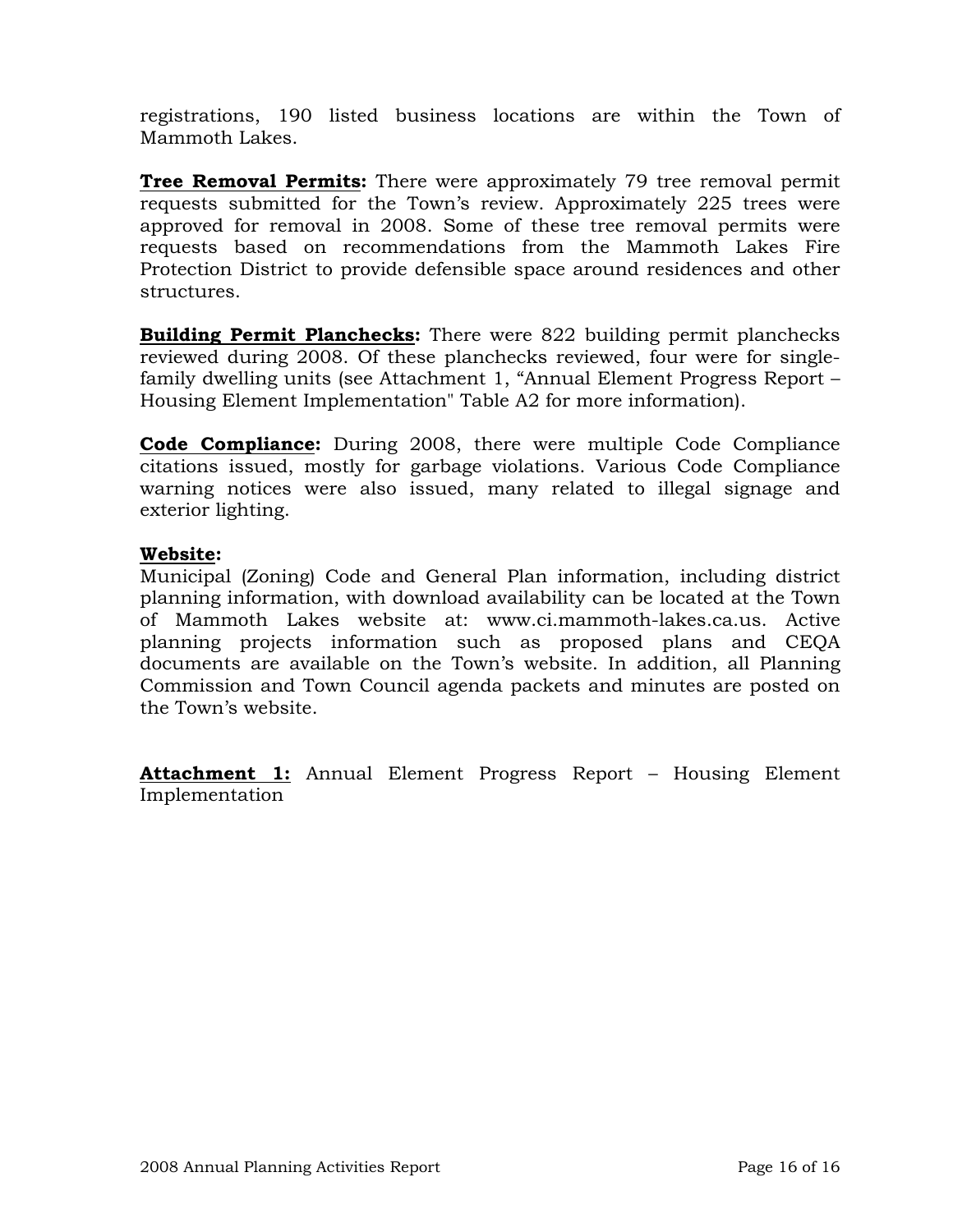**Attachment 1**page 1 of 7

## **ANNUAL ELEMENT PROGRESS REPORT***Housing Element Implementation*

(CCR Title 25 §6202 )

**Jurisdiction**

Mammoth Lakes, CA

1-Jan-08 -31-Dec-08**Reporting Period** 

**Table A**

#### **Annual Building Activity Report Very Low-, Low-, and Moderate-Income Units and Mixed-Income Multifamily Projects**

| <b>Housing Development Information</b>                                  |                  |              |           |        |                                    |                     |                    |                                            | <b>Housing with Financial</b><br>Assistance and/or<br><b>Deed Restrictions</b> | <b>Housing without</b><br><b>Financial Assistance</b><br>or Deed Restrictions                                                              |
|-------------------------------------------------------------------------|------------------|--------------|-----------|--------|------------------------------------|---------------------|--------------------|--------------------------------------------|--------------------------------------------------------------------------------|--------------------------------------------------------------------------------------------------------------------------------------------|
| $\mathbf 1$                                                             | 2                | 3            |           |        | $\overline{4}$                     |                     | 5                  | 6                                          | $\overline{7}$                                                                 | 8                                                                                                                                          |
| Project Identifier                                                      |                  | Tenure       |           |        | Affordability by Household Incomes |                     | <b>Total Units</b> | Assistance<br>Programs                     | <b>Deed</b><br><b>Restricted</b>                                               | Note below the number of units<br>be affordable<br>determined to<br>or deed<br>without<br>financial                                        |
| (may be APN No.,<br>project name or                                     | Unit<br>Category | R=Renter     | Very Low- | Low-   | Moderate-                          | Above               | per<br>Project     | for Each<br>Development                    | <b>Units</b>                                                                   | restrictions<br>attach an<br>and<br>explanation how the jurisdiction<br>determined<br>the units were<br>affordable. Refer to instructions. |
| address)                                                                |                  | O=Owner      | Income    | Income | Income                             | Moderate-<br>Income |                    | <b>See</b><br><b>Instructions</b>          | See<br>Instructions                                                            |                                                                                                                                            |
| Manzanita                                                               | $5+$             | $\mathsf{R}$ | 3         | 11     |                                    |                     | 14                 | HOME,<br>Housing Bonds,<br>and tax credits | 14                                                                             |                                                                                                                                            |
|                                                                         |                  |              |           |        |                                    |                     |                    |                                            |                                                                                |                                                                                                                                            |
|                                                                         |                  |              |           |        |                                    |                     |                    |                                            |                                                                                |                                                                                                                                            |
|                                                                         |                  |              |           |        |                                    |                     |                    |                                            |                                                                                |                                                                                                                                            |
|                                                                         |                  |              |           |        |                                    |                     |                    |                                            |                                                                                |                                                                                                                                            |
|                                                                         |                  |              |           |        |                                    |                     |                    |                                            |                                                                                |                                                                                                                                            |
| (9) Total of Above Moderate from Table A2<br>$\blacktriangleright$<br>4 |                  |              |           |        |                                    | 4                   |                    |                                            |                                                                                |                                                                                                                                            |
| (10) Total by income units<br>(Field 5) Table A                         | ▶                |              | 3         | 11     |                                    |                     | 18                 |                                            |                                                                                |                                                                                                                                            |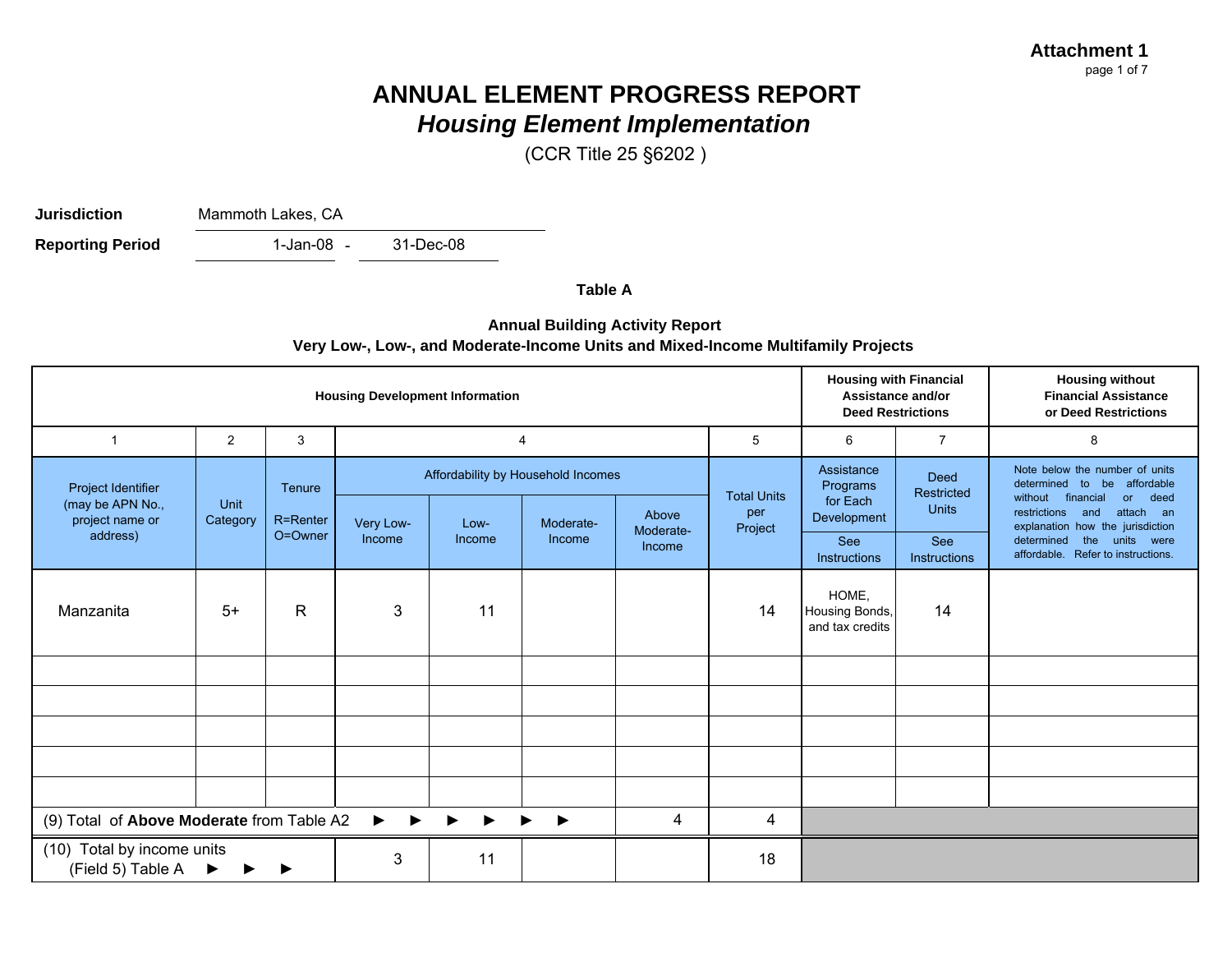#### **Attachment 1**page 2 of 7

# **ANNUAL ELEMENT PROGRESS REPORT***Housing Element Implementation*

(CCR Title 25 §6202 )

**Jurisdiction**Mammoth Lakes, CA

31-Dec-08

1-Jan-08 -**Reporting Period** 

### **Table A2**

## **Annual building Activity Report Summary for Above Moderate-Income Units (not including those units reported on Table A)**

|                                                     | <b>Single Family</b> | 2 - 4 Units | 5+ Units | <b>Second Unit</b> | <b>Mobile Homes</b> | <b>Total</b> |
|-----------------------------------------------------|----------------------|-------------|----------|--------------------|---------------------|--------------|
| No. of Units Permitted for<br><b>Above Moderate</b> |                      |             |          |                    |                     |              |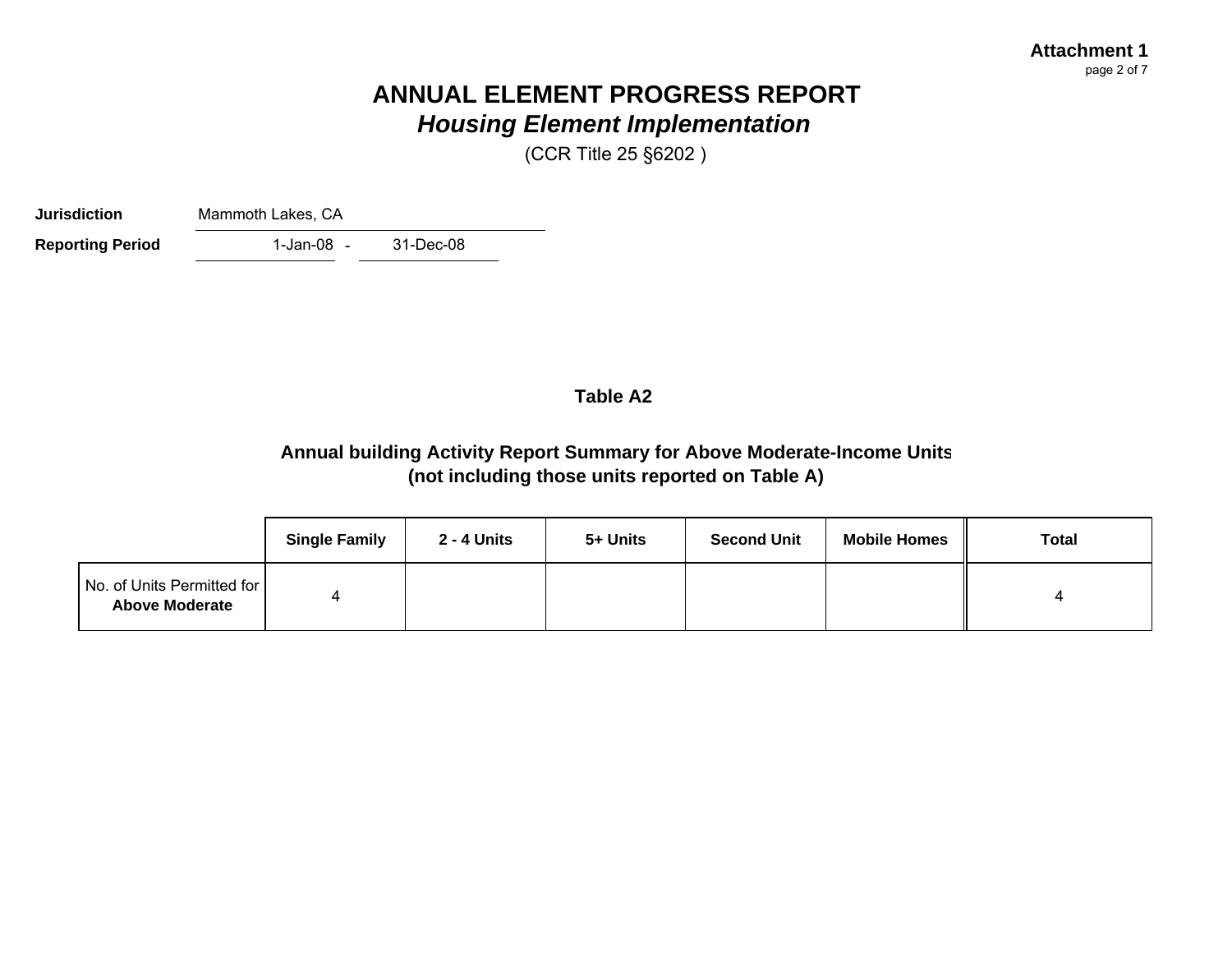# **ANNUAL ELEMENT PROGRESS REPORT***Housing Element Implementation*

(CCR Title 25 §6202 )

**Jurisdiction**

Mammoth Lakes, CA

1-Jan-08 - 31-Dec-08 **Reporting Period** 

## **Table B**

## **Regional Housing Needs Allocation Progress**

#### **Permitted Units Issued by Affordability**

|                                                                                                   | Enter Calendar Year starting with the first year of<br>the RHNA allocation period. See Example. |                                              | $7/1/06 -$<br>12/31/06* | 2007                   | 2008      | 2009      | 2010      | 2011      | 2012                   | 2013      | 2014      | <b>Total Units</b>     | Total                             |
|---------------------------------------------------------------------------------------------------|-------------------------------------------------------------------------------------------------|----------------------------------------------|-------------------------|------------------------|-----------|-----------|-----------|-----------|------------------------|-----------|-----------|------------------------|-----------------------------------|
|                                                                                                   | <b>Income Level</b>                                                                             | <b>RHNA</b><br>Allocation by<br>Income Level | Year                    | Year<br>$\overline{2}$ | Year<br>3 | Year<br>4 | Year<br>5 | Year<br>6 | Year<br>$\overline{7}$ | Year<br>8 | Year<br>9 | to Date<br>(all years) | Remaining RHNA<br>by Income Level |
| Very Low                                                                                          | Deed<br>Restricted<br>Non-deed                                                                  | 60                                           |                         | 9                      | 3         |           |           |           |                        |           |           | 12                     | 48                                |
|                                                                                                   | restricted                                                                                      |                                              |                         |                        |           |           |           |           |                        |           |           |                        |                                   |
| Low                                                                                               | Deed<br>Restricted                                                                              | 53                                           | $\overline{4}$          | 57                     | 11        |           |           |           |                        |           |           | 72                     | $-19$                             |
|                                                                                                   | Non-deed<br>restricted                                                                          |                                              |                         |                        |           |           |           |           |                        |           |           |                        |                                   |
| Moderate                                                                                          | Deed<br>Restricted                                                                              | 69                                           | 16                      |                        |           |           |           |           |                        |           |           | 16                     | 53                                |
|                                                                                                   | Non-deed<br>restricted                                                                          |                                              |                         |                        |           |           |           |           |                        |           |           |                        |                                   |
|                                                                                                   | Above Moderate                                                                                  | 114                                          | 20                      |                        |           |           |           |           |                        |           |           | 20                     | 94                                |
| Total RHNA by COG.                                                                                | Enter allocation number:                                                                        | 296                                          |                         |                        |           |           |           |           |                        |           |           | 120                    |                                   |
| <b>Total Units</b>                                                                                | $\blacktriangleright$<br>$\blacktriangleright$                                                  |                                              | 40                      | 66                     | 14        |           |           |           |                        |           |           |                        | 176                               |
| Remaining Need for RHNA Period $\rightarrow$ $\rightarrow$ $\rightarrow$<br>$\blacktriangleright$ |                                                                                                 |                                              |                         |                        |           |           |           |           |                        |           |           |                        |                                   |

\* 6 moderate and 16 above moderate income units identified in Year 1 were not sold in an allocated timeframe and reverted to market rate (San Joaquin Villas).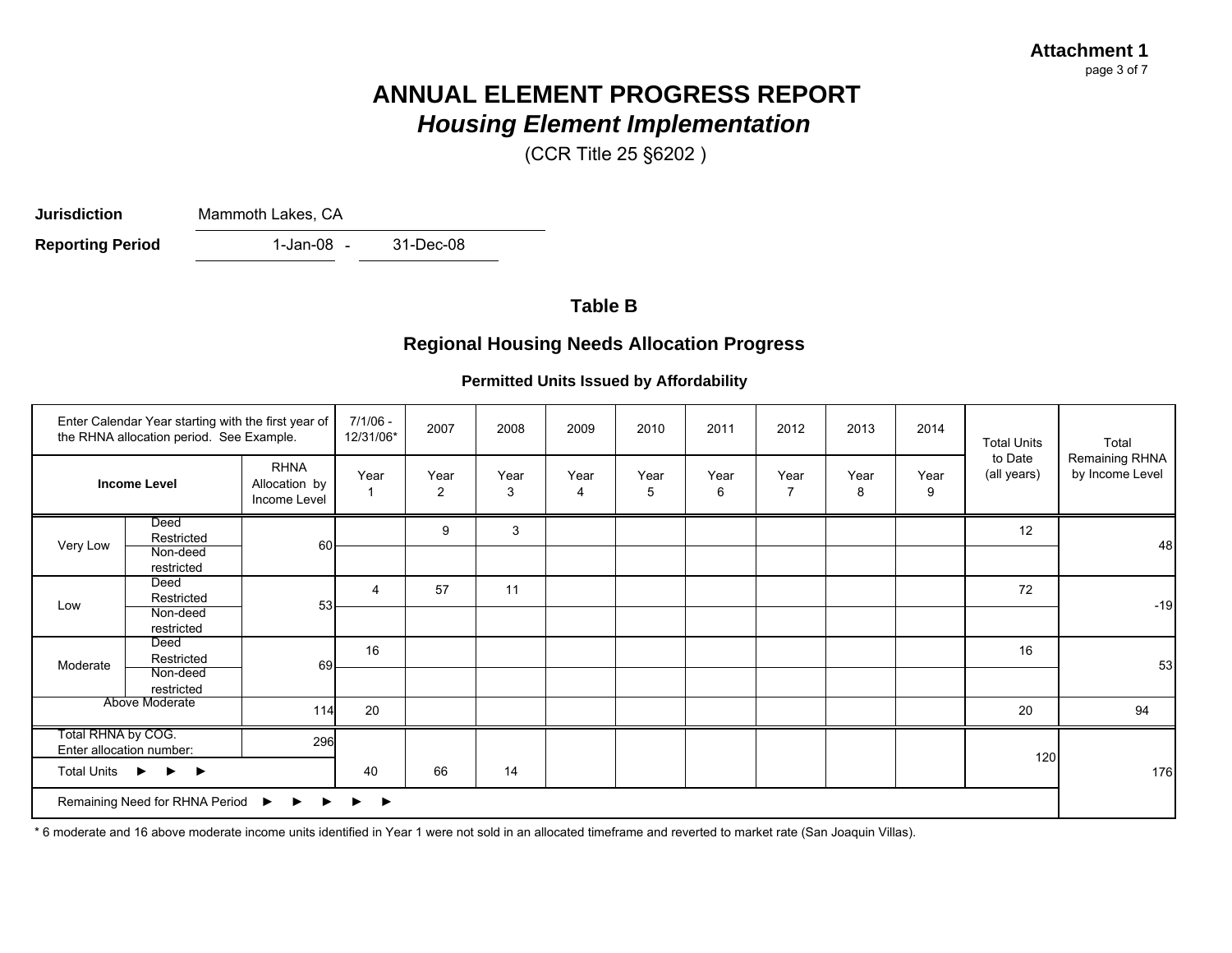# **ANNUAL ELEMENT PROGRESS REPORT***Housing Element Implementation*

(CCR Title 25 §6202 )

**Jurisdiction**

Mammoth Lakes, CA

1-Jan-08 - 31-Dec-08 **Reporting Period** 

**Table C**

## **Program Implementation Status**

| <b>Program Description</b><br>(By Housing Element Program Names) | Housing Programs Progress Report - Government Code Section 65583.<br>Describe progress of all programs including progress in removing regulatory barriers as identified in Housing<br>Element.                                                          |                            |                                                                                                                                                                                          |  |  |  |
|------------------------------------------------------------------|---------------------------------------------------------------------------------------------------------------------------------------------------------------------------------------------------------------------------------------------------------|----------------------------|------------------------------------------------------------------------------------------------------------------------------------------------------------------------------------------|--|--|--|
| Name of Program                                                  | Objective                                                                                                                                                                                                                                               | <b>Deadline</b><br>in H.E. | <b>Status of Program Implementation</b>                                                                                                                                                  |  |  |  |
| Program 1                                                        | A minimum of 60 new units of very<br>low-income housing, 53 units<br>of low-income housing, and 69 units<br>of moderate income housing.                                                                                                                 | 1-Dec-08                   | See Table B.                                                                                                                                                                             |  |  |  |
| Program 2                                                        | The Town shall review affordability<br>levels, incomes, and market housing<br>rates and may choose<br>to pursue additional density bonus<br>provisions on a case-by-case basis<br>for projects offering deed restricted<br>units above 120 percent AMI. | On-going                   | Successfully implemented through State of<br>California Density Bonus Law and 2007 General<br>Plan and Zoning Code, which allow up to a double<br>density bonus for qualifying projects. |  |  |  |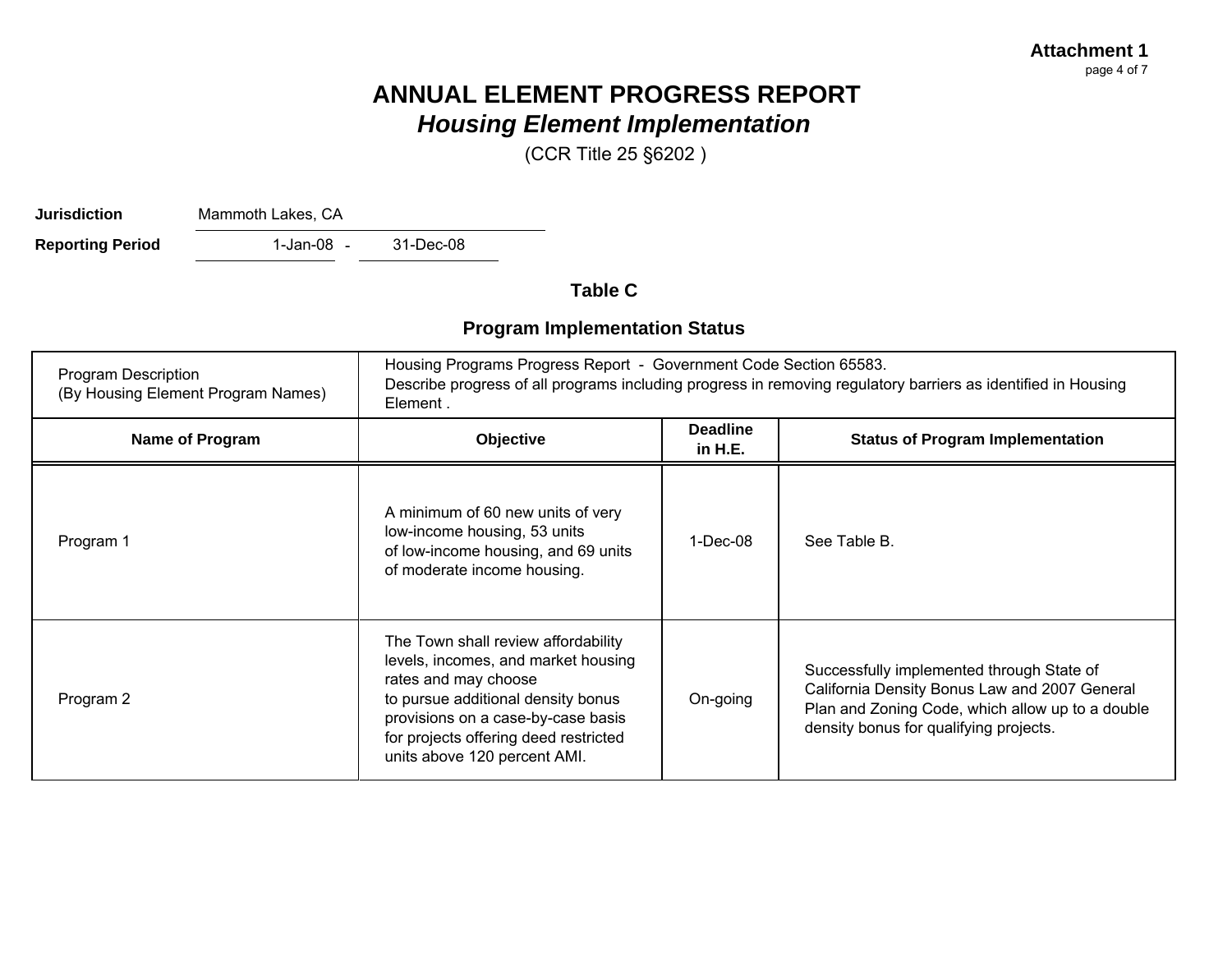**Attachment 1** page 5 of 7

# **ANNUAL ELEMENT PROGRESS REPORT** *Housing Element Implementation*

(CCR Title 25 §6202 )

| <b>Jurisdiction</b>     | Mammoth Lakes, CA |                                                                                                                                                                                                                                                             |                                   |                                                                                                                                                                                                                             |
|-------------------------|-------------------|-------------------------------------------------------------------------------------------------------------------------------------------------------------------------------------------------------------------------------------------------------------|-----------------------------------|-----------------------------------------------------------------------------------------------------------------------------------------------------------------------------------------------------------------------------|
| <b>Reporting Period</b> | 1-Jan-08 -        | 31-Dec-08                                                                                                                                                                                                                                                   |                                   |                                                                                                                                                                                                                             |
| Program 3               |                   | Research and review off-site density<br>transfer provisions and the transfer<br>of development rights as tools to<br>encourage affordable housing<br>development, and choose whether<br>or not to pursue to increase density<br>for appropriate properties. | $1-Dec-08$                        | Implemented through the 2007 General Plan,<br>which includes policies that allow density transfers<br>within district, master and specific plans to<br>enhance General Plan goals and policies.                             |
| Program 4               |                   | Partner with private developers to<br>facilitate the acquisition and<br>development of workforce housing<br>at appropriate affordability levels<br>through economic support and<br>regulatory concessions.                                                  | On-going                          | Successfully achieved. The Town and Mammoth<br>Lakes Housing continue to work with private<br>developers to obtain land, collect in-lieu fees, and<br>assist with project design to provide for workforce<br>housing units. |
| Program 5               |                   | Bi-annually review the Inclusionary<br>Zoning and Linkage Fee regulations<br>to ensure they accurately reflect the<br>costs associated with building and<br>providing affordable housing, and<br>revise as necessary.                                       | Bi-annually<br>(2005 and<br>2007) | Formula created and reviewed by the Town and<br>Mammoth Lakes Housing each year.                                                                                                                                            |
| Program 6               |                   | The Town shall develop and/or<br>support through partnership, home<br>buyer assistance programs.                                                                                                                                                            | 2004                              | Successfully achieved. The Town in partnership<br>with Mammoth Lakes Housing have provided<br>\$2,682,411 in homebuyer assistance with the<br>Town of Mammoth Lakes since May of 2006.                                      |
| Program 7               |                   | The Town shall develop and/or<br>support through partnership, a rental<br>acquisition and/or<br>rehabilitation program                                                                                                                                      | $1-Dec-08$                        | The Town through Mammoth Lakes Housing has<br>attempted grant application for<br>acquistion/rehabiliation. These attempts are<br>ongoing.                                                                                   |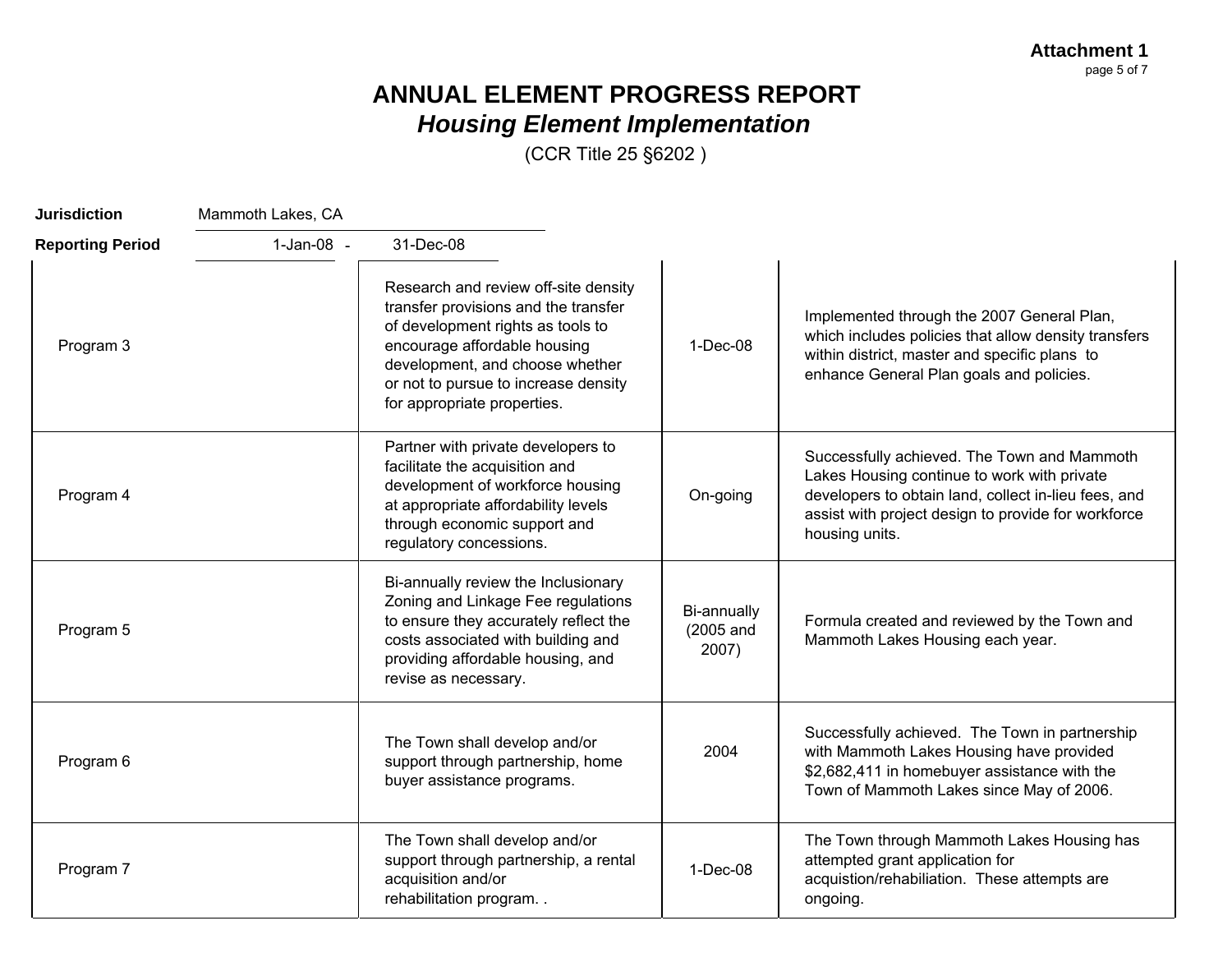**Attachment 1** page 6 of 7

# **ANNUAL ELEMENT PROGRESS REPORT** *Housing Element Implementation*

(CCR Title 25 §6202 )

| <b>Jurisdiction</b>     | Mammoth Lakes, CA |                                                                                                                                                                                        |            |                                                                                                                                                                                                                                                                            |
|-------------------------|-------------------|----------------------------------------------------------------------------------------------------------------------------------------------------------------------------------------|------------|----------------------------------------------------------------------------------------------------------------------------------------------------------------------------------------------------------------------------------------------------------------------------|
| <b>Reporting Period</b> | 1-Jan-08 -        | 31-Dec-08                                                                                                                                                                              |            |                                                                                                                                                                                                                                                                            |
| Program 8               |                   | Continue to review site design to<br>assure maximum efficiency<br>including building placement and<br>orientation to maximize passive<br>solar heat, snow removal, and<br>circulation. | On-going   | Successfully achieved. The planning and<br>engineering review of development project<br>includes an analysis of solar access,<br>shade/shadow, energy efficient design, snow<br>storage, and circulation.                                                                  |
| Program 9               |                   | The Town shall continue to work<br>with local utility companies, and<br>other area partners offering<br>home weatherization programs.                                                  | On-going   | The Town routes all development plans to<br>Southern California Edison for review. The Town's<br>Planning Application form refers applicants to<br>energy savings groups such as High Sierra<br>Energy Foundation. IMACA provides wx program<br>for income qual households |
| Program 10              |                   | The Town shall develop and/or<br>support, through partnership, the<br>acquisition and/or rehabilitation of<br>condominiums to be resold or rented<br>to Mammoth's resident work force. | $1-Dec-08$ | Successfully achieved. Some existing units have<br>been rehabilitated and rented or sold to meet<br>Affordable Housing Mitigation Requirements for<br>private development projects.                                                                                        |